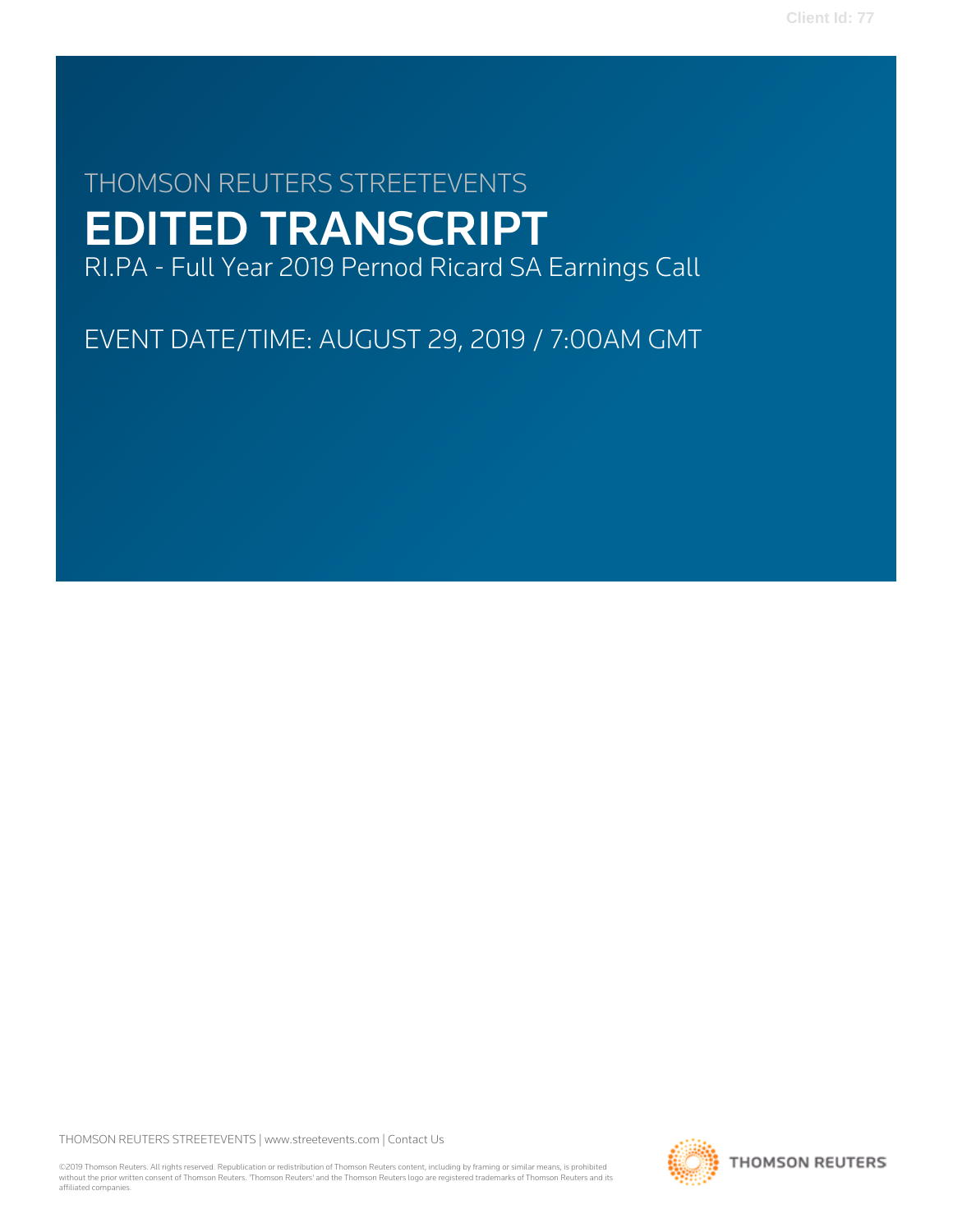## **CORPORATE PARTICIPANTS**

**[Alexandre Ricard](#page-1-0)** Pernod Ricard SA - Chairman, CEO & Member of Executive Board **[Hélène de Tissot](#page-6-0)** Pernod Ricard SA - MD of Finance, IT & Operations **[Julia Massies](#page-1-1)** Pernod Ricard SA - VP of Financial Communication & IR

## **CONFERENCE CALL PARTICIPANTS**

**[Andrea Pistacchi](#page-15-0)** Deutsche Bank AG, Research Division - Research Analyst **[Edward Brampton Mundy](#page-11-0)** Jefferies LLC, Research Division - Equity Analyst **[Laurence Bruce Whyatt](#page-11-1)** Barclays Bank PLC, Research Division - Analyst **[Marion Boucheron](#page-9-0)** MainFirst Bank AG, Research Division - Research Analyst **[Sanjeet Aujla](#page-12-0)** Crédit Suisse AG, Research Division - European Beverages Analyst **[Simon Lynsay Hales](#page-13-0)** Citigroup Inc, Research Division - MD **[Trevor J. Stirling](#page-14-0)** Sanford C. Bernstein & Co., LLC., Research Division - Senior Analyst

#### <span id="page-1-1"></span>**PRESENTATION**

**Julia Massies** - Pernod Ricard SA - VP of Financial Communication & IR

(technical difficulty)

<span id="page-1-0"></span>presentation. We're hosted this morning by Alexandre Ricard, our Chairman and CEO; and Hélène de Tissot, Director for Finance, IT and Operations. We will take you through a short presentation and then give you a chance for questions. Alexandre, over to you.

#### **Alexandre Ricard** - Pernod Ricard SA - Chairman, CEO & Member of Executive Board

Well, thank you very much, Julia. Good morning and welcome to all of you here at Pernod Ricard. Maybe just before we dwell into these numbers and the results, you probably all saw one of our press releases this morning regarding a great investment project we have in China. So I'd like to start with a little movie regarding this project. So movie, please.

(presentation)

#### **Alexandre Ricard** - Pernod Ricard SA - Chairman, CEO & Member of Executive Board

So this announcement was also made locally in China today. It's a long-term project, and we expect to start distilling in 2021, and I look forward one day to be able to taste this great single malt Chinese whiskey with all of you.

So now back to our fiscal year 2019. Well, an excellent year, which is a clear demonstration of business acceleration. So we've had very strong delivery with a top line growth of 6%, so very dynamic, while at the same time optimizing our finished goods products in the U.S. Strong pricing, which marks somewhat of an inflection point on pricing, 2%. The accelerated completion of our operational excellence road map of EUR 200 million savings 1 year in advance, which leads also to profit from recurring operations of 8.7%, which is the highest growth since fiscal year '12.

At the same time, margin has improved by 74 basis points. And also, there has been a strong cash flow conversion, 88%; and recurring free cash flow, which is up 4%. The free cash flow itself is down 5%. We'll see later on with Hélène, it's related to the base and nonrecurring items; and of course, a strong investment paving the way for our future success. This was year 1 of the rollout of our Transform & Accelerate strategic plan. We'll

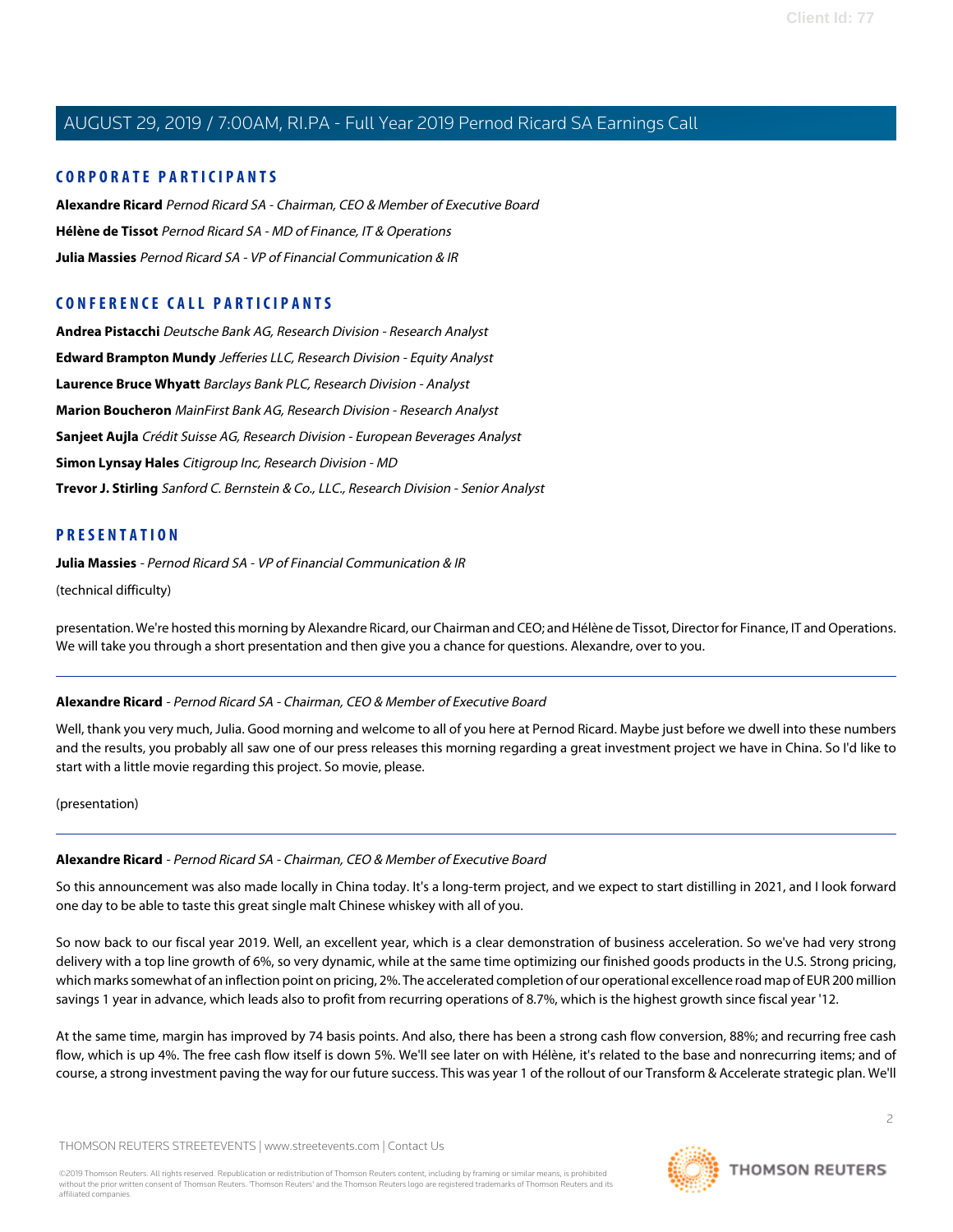get back to that in a couple of minutes. Active portfolio management, in particular through Gin and American whiskey acquisitions. We've had a, I'll tell you, dynamic summer this summer. The launch also of our 2030 sustainability and responsibility road map, I'll talk more in detail about this later. Strengthened route-to-market, both in the U.S.A. and in Global Travel Retail, all this was clear and sustained A&P investment at 16.5% of net sales. This is under new IFRS 15. And a significant increase, again paving the way for the future growth of Pernod Ricard and aging stocks of EUR 300 million, specifically on cognac and whiskey.

These great results, the acceleration of our performance, both in P&L terms and in cash flow terms, have led us to the inflection in our financial policy. So we propose to increase the dividend payout ratio to 50%. This is basically 1-year acceleration versus what we had told the markets 18 months ago, and we also plan to launch a share buyback program of up to a maximum of EUR 1 billion spread across this fiscal year and next fiscal year. I won't dwell into these numbers. By now you know them. In any case, we'll go through them one by one later on, especially with Hélène.

I mentioned Transform & Accelerate. This is the first year of our 3-year strategic plan. We launched Transform & Accelerate in July 2018. Remember, we had our medium-term ambition framework with our must-win markets. This was shared with you for the first time in 2015, mid-single-digit growth in the U.S. Right now, the sellout is at around 4%, broadly in line with market. High-single to low-double-digit growth in China. Actually, we've had a remarkable performance in China with 21% growth. Low double-digit growth in India, which is we believe is the long-term sustainable growth pattern we can deliver in India; right now, remarkable performance of 20%. And so on and so forth. We'll be going into all of these case by case.

So leveraging our unique premium portfolio. Strategic International Brands, up 7%; and Strategic Local Brands, up 12%; accelerating Specialty Brands, up 12%, with a continued dynamism; Strategic Wines, down 5%, but this is mainly driven by yourselves in the U.K. and U.S.A.; and innovation, still contributing dynamically to our top line growth. We'll see this later on.

I just want to spend some time on our active portfolio management. There's been quite a number of news over last few months with an acceleration of dynamic management of our portfolio of brands around 4 key pillars. Number one, leveraging basically brands that are positioned on dynamic categories. Example, leveraging gin boom with Monkey 47 a few years ago; more recently, during the last fiscal year with Malfy; and with also some more regional place in Brazil, for instance, or in South Africa. So leveraging dynamic categories.

Second pillar, basically reinforcing our footprint, our presence in key strategic markets and must-win markets such as the U.S. and the acquisitions or partnerships we have recently formed or made in Kentucky, in Texas, a few years back in West Virginia, so with Smooth Ambler, with Rabbit Hole, more recently with TX whiskey, and potentially, following the tender offer we announced last night with Jefferson's whiskey.

We are reinforcing our presence in our #1 strategic market with the U.S., which is ticking 2 boxes, by the way, leveraging dynamic categories, American whiskey; and reinforcing our presence in key strategic markets, in that case, the U.S. The Chinese example is another way to have a dynamic management of our investments because this is a greenfield investment.

The third is to reinforce our presence in routes-to-market. I think that our route-to-markets, the Pernod Ricard distribution platform, is one, if not the best, route-to-market globally. And the acquisitions, for instance, of Bodeboca is designed to accelerate or reinforce our presence, for instance, in the e-commerce route-to-market. Bodeboca is the market leader in e-commerce wine and spirits in Spain.

The fourth and final pillar of our dynamic management of portfolio investments is basically selling what we believe are noncore assets or nonstrategic brands: over last fiscal year, for instance, the disposal of our Argentine -- some of our Argentinean wines, for instance; and other ways as well like the outsourcing of the distribution of Imperial to a third party for Pernod Ricard Korea to focus solely on our strategic portfolio of international brands. So a pretty dynamic here in terms of active portfolio management.

So I mentioned the strong performance in our must-win markets. I'll go more in detail in a couple of minutes in each one of these markets. Overall, from a regional standpoint, this year has seen a quite a remarkable performance of Asia, which has clearly driven part of our growth with a 12% top line growth for Asia-Rest of the World. Americas has grown 2%; Europe, 1%. We'll detail this later. Q4 was up 5%. Well...

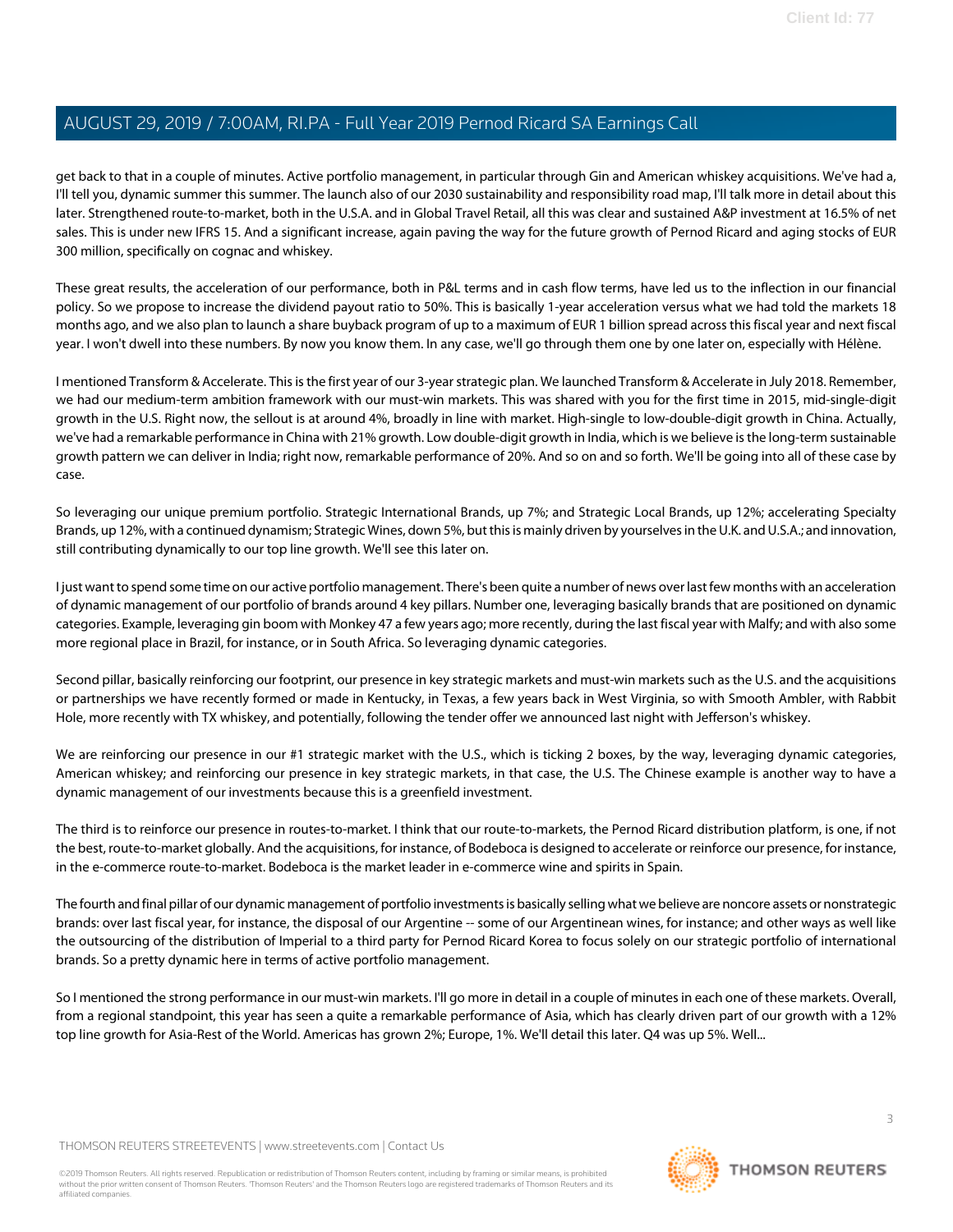And I mentioned it earlier, in spring, we presented, based in cognac, our Good Times from a Good Place 2030 Sustainability & Responsibility Roadmap, building on our previous 2020 road map with 8 very strong, very ambitious commitments, with a number of milestones between now and 2030. This clearly will involve several hundreds of millions of investments over the next decade. It is absolutely critical in today's world for every company and Pernod Ricard, in particular, to play its role to make the world a better place.

So if we go into the markets. Let's start with our 4 must-win markets. For the U.S.A., our sellout is broadly in line with the market trends. We have had stable sales. As you know, we had shared with you our desire to optimize our finished goods inventory at wholesale level, which we have done. So no surprise, it's a 2-week reduction in inventories. And this puts us in a position to basically accelerate, basically, our performance in the U.S. market.

Our star brands, Jameson, which represents a little bit less than 30% of our sales, is growing, let's say, high single to low double-digit value, in particular, with an acceleration of our superpremium variant with Black Barrel. And we've had a slowdown in H2, which was driven by the fact that, given the size now of Jameson, we've decided also to rebalance our investment strategy and deseasonalize, basically, the brand's performance. Jameson is no longer just an Irish whiskey. It's a brand of its own right, so of course, St. Patrick's Day is part of its heart and roots, but Jameson is an all-year brand. And we're also somewhat lapping the Caskmates IPA launch, which was done previous fiscal year.

The growth relays, which are now weighing in our performance in the U.S. positively, of course, they represent today now 14% of sales. Think about it, maybe 6, 7 years ago, they represented nothing. The Glenlivet, growing at mid-single-digit, which has accelerated, thanks to innovation in Founder's Reserve. It is also playing its role of recruiter outside of the single malt category. Martell sales are up 53%, very strong momentum, driven by the Martell Blue Swift innovation we launched now 3 or 4 years ago, increasing distribution, increasing velocity. Great innovation. And our 2 tequila brands, Avion and Altos, both developing quite strongly.

Future growth stars as well are growing very nicely with a particularly strong performance of Monkey 47, Lillet, Del Maguey; much more recently, Malfy; great performance as well of our Irish Whiskey portfolio; and as I mentioned earlier, our new American whiskey portfolio with Smooth Ambler, Rabbit Hole and TX whiskey.

Our bastions represent a bit less than 1/3 of our sales with the likes of Absolut, Malibu and Kahlúa. Absolut is still in decline in a category that remains competitive. We've launched Planet Earth's Favorite Vodka in April, end of April. And we also launched in July Absolut Juice with a campaign featuring Lizzo. And I think Pernod Ricard USA announced yesterday, I think it was yesterday or about to announce today -- I've said maybe too much, but no, I think they have made it already public. They'll basically launch a program with Absolut across the U.S. this week, let's say. Basically, I've seen consumers to donate money to an NGO regarding the rain forest, the Amazon. And Absolut will also invest accordingly. Malibu, mid-single-digit growth, very great performance gaining share in its category. And good growth as well with Kahlúa, driven by innovation. So that was for the U.S.

China, outstanding growth. I have to say that team has performed quite remarkably in China, much beyond what we had guided in terms of our medium-term ambition. We still maintain that the medium-term ambition, sustainable ambition over time for the Chinese market is high single to low double-digit growth. We feel comfortable about this. There'll be better years like this year. There might be worse years, like we've known a few years back. But this year has been a remarkable performance across basically all the portfolio. We are broadening the base. Of course, the dynamism behind Martell is still ongoing, strong double-digit growth across the entire range via VSOP, XO and so on. And we've maintained our market leadership with roughly 42% market share.

Return to growth for Chivas. As you know, 2 years ago, we embarked on [reg] innovation strategy, a relaunch of Chivas with strong investments. These investments are proved to be the right ones. The growth of Chivas is now confirmed. And of course, our new, less and less new, it's now been 2 years -- premium brands route-to-market is delivering with great performance of brands, notably Absolut, growing strong double digits; Jacob's Creek; Ballantine's Finest; The Glenlivet single malt; and also good growth around our champagne brands.

And I won't dwell into this anymore other than say this represents our first-ever single malt distillery for Pernod Ricard in China, represents an investment of CNY 1 billion, EUR 150 million in euro terms for the next decade, which represents strong commitment of Pernod Ricard in our second largest key strategic market.

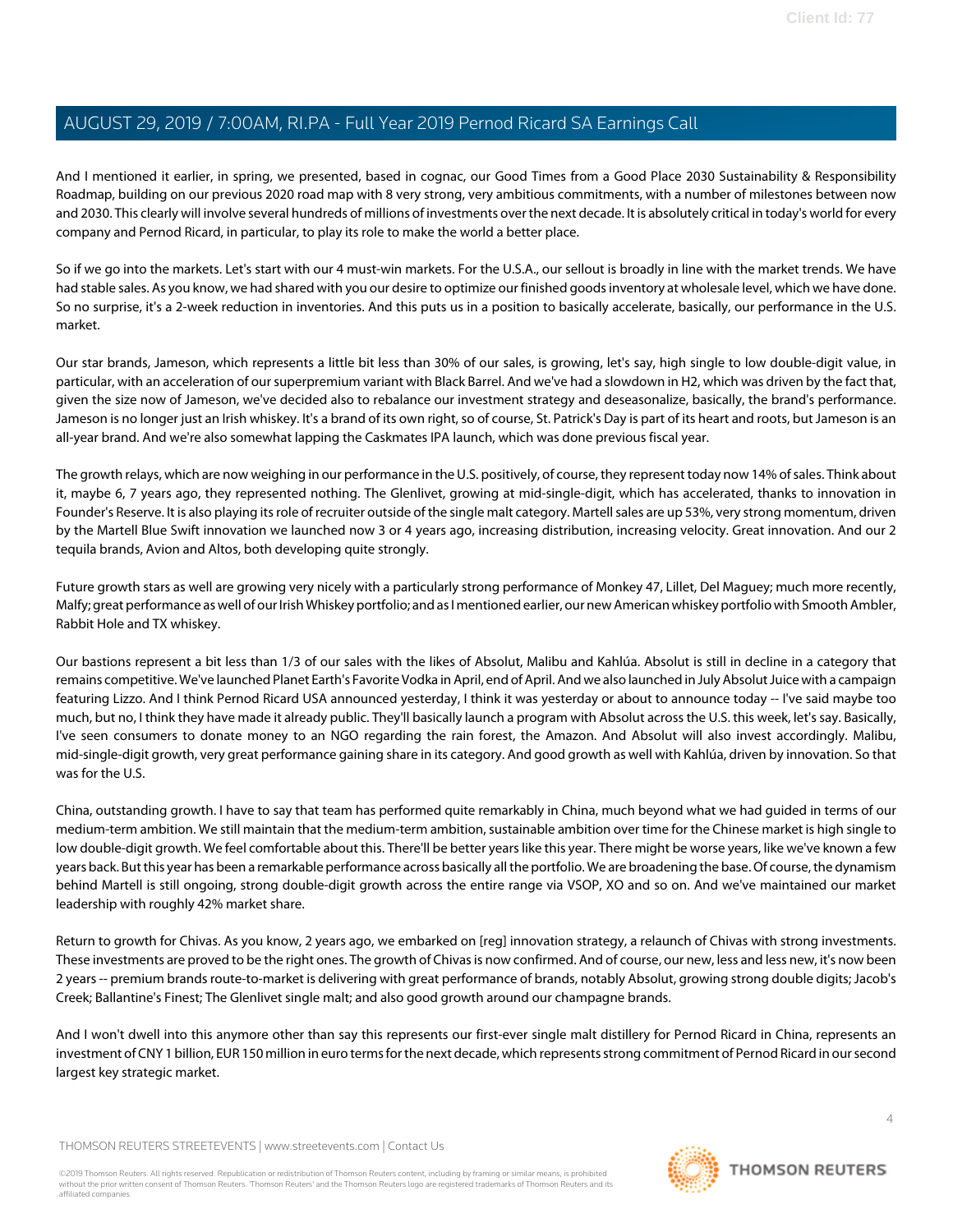India. Well, I wouldn't like our Indian colleagues to be jealous from what I just said regarding our Chinese colleagues. That's a quite a healthy race between the 2 markets, I have to say. So unfortunately, by 1 percentage point, and there's a little bit of -- they're going to have to beat China this year in that case. But up 20%, which is also quite a remarkable performance, which was somewhat boosted with a good favorable base of the previous year. But in any case, it doesn't change the fact that the underlying performance of Pernod Ricard in India is very strong. Our Transform & Accelerate ambition there is low double-digit growth. This year, we've done better. But we believe we can sustain over time low double-digit value growth in our third key strategic market, which is India. Acceleration of Seagram's Indian whiskies; leadership maintained with a little bit less than half of the market, 45% value market share; and acceleration as well of our Strategic International Brands portfolio with strong growth across the whole range. And also, it's interesting to note very strong growth of our Strategic Wines with Jacob's Creek, which is market leader in India.

And finally, in terms of must-win markets. Strong growth in Travel Retail, driven by Asia, driven as well globally. Our Transform & Accelerate ambition there is basically leveraging our leadership in the premium plus segment. It's a great showcase channel. It's a very strategic channel, but it is also a profitable, of course, channel with a lot of effort made on pricing, on mix, strong focus on consumers, accelerating pace as well on a number of innovations. Over the last fiscal year, we've launched Chivas XV, Royal Salute Lost Distillery, Ballantine's 17 and 21 limited editions. I could go on and on. More recently, we've launched Jameson triple triple, which is an exclusive. We're leveraging, especially on the Prestige end of our portfolio, rarer and aged single malts and so on. Strong also growth, value growth for Martell. Very good performance of the entire whiskey portfolio. Very encouraging results on Beefeater as well. And as I mentioned, growth across other regions.

Europe. Well, modest growth in what we qualify a contrasted environment. First of all, Western Europe, while minus 1% but very strong price/mix, plus 3%. So I would say that the disappointing result this fiscal year is mainly France, minus 5%, but in a way, disappointing with not too many surprises. The market continues to decline, quite difficult from a structural point of view. But also the decline has accelerated with a more [conjectural] item with -- which is the Egalim law, which has induced strong consumer price increases, which don't benefit ourselves. Actually, they don't benefit anyone, but the reality is with close to 10% price increases, you can expect volumes to decline.

Very strong growth of Absolut. Double-digit growth of Absolut in a declining market, which is great, driven by flavors but also by innovations behind Absolut. So I was mentioning the Egalim law. You can see this mainly impacted our Q4. I won't dwell on our commercial disputes, which have been resolved back in spring.

Stable performance in Spain with market leadership maintained; positive price and mix, with continued good growth around Seagram's Gin and launch as well of innovations behind some of our other brands; some modest decline behind premium whiskey, in our case, Ballantine's and Chivas.

U.K., stable. That's a tale of 2 stories. Very strong growth in spirits, double-digit sellout, driven by Gin and innovation around Gin, by Absolut, Jameson, Chivas, Havana Club; market share gains and positive pricing. And on the other hand, but that's voluntary, we have adopted a very strong value approach on wines, basically accepting (inaudible) the brands where we don't believe there is any profit, decent profit to be made, so which has hit our top line much more, of course, than our bottom line.

Germany, minus 3%. That's clearly a result of the commercial disputes we had, which has been resolved, at least so far. And in Q4, you see the improvement, plus 11%. Very strong development of Lillet, which is a star brand for us in Germany and becoming, by the way, a global star brand as well. Ireland, plus 9%, driven by Irish Whiskey, principally Jameson, Absolut and Gin as well, as is the case in the U.K.

Eastern Europe, very strong performance. Continued dynamic growth in Russia, up 11%. Very good growth in Poland, 6%. And very robust growth in other Eastern European countries such as Ukraine, Kazakhstan, Romania, just to name a few.

Other key markets. In Americas, acceleration in Canada with good growth driven by Absolut, further to the Planet Earth's Favorite Vodka launch last year, just ahead of Christmas. Good growth also driven by Jameson and our single malt The Glenlivet. Very successful innovations as well around Jameson through the RTD launch in Canada and around Captain's Reserve for The Glenlivet. Very good growth in Brazil, up 13%, driven, by the way, by Beefeater, but also our whiskey brands and Absolut. Good news. That's a direct result of our strategy there, which is focused on international Scotch, Absolut, and leveraging small niche category booms like Gin. And I would say same story for Mexico, although it doesn't show with a minus 4%. That decline is mainly due to destocking and pricing disputes and so on, but the underlying trend is mid-single-digit value sellout for our portfolio of brands, again, Scotch and Absolut.

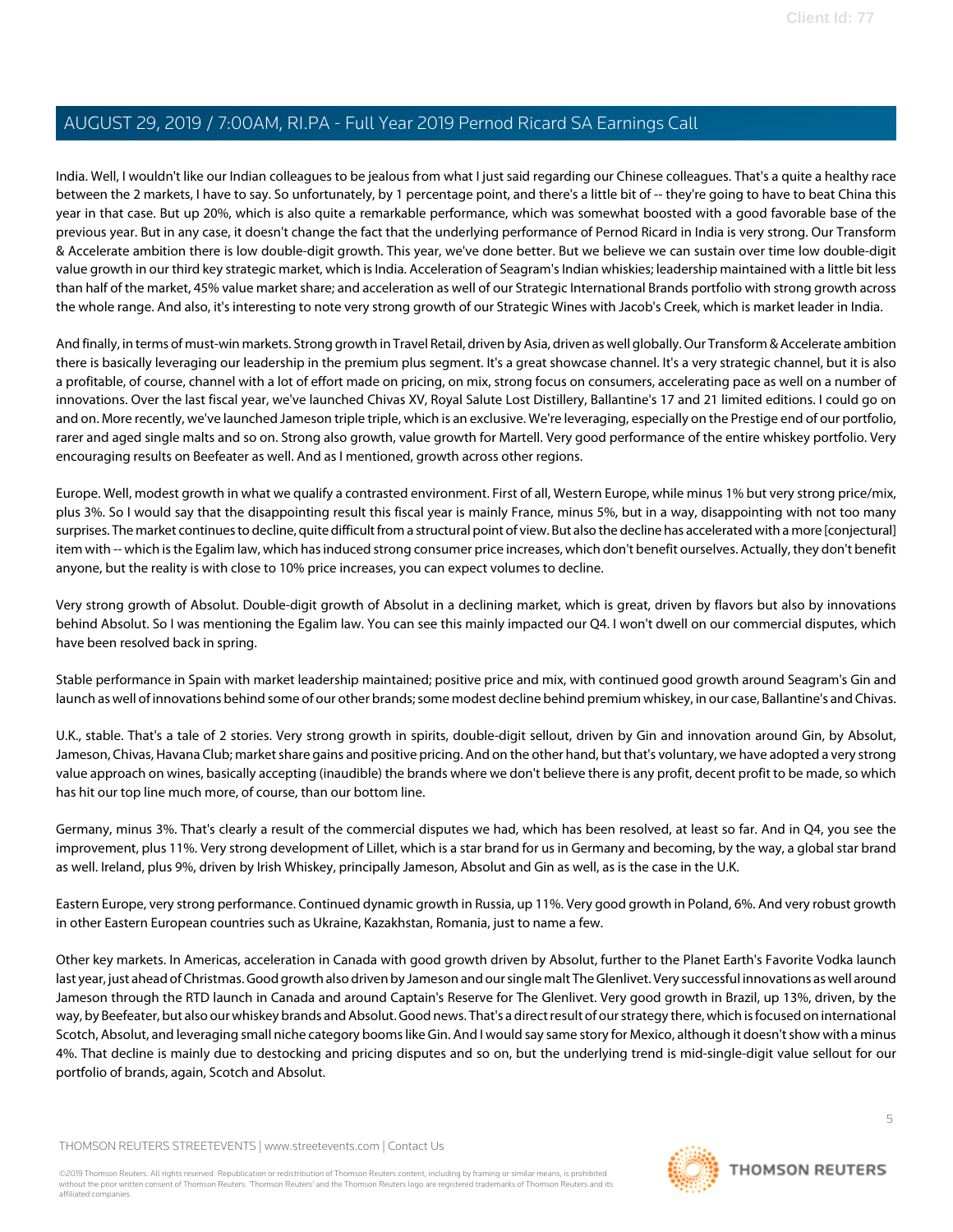Asia-Rest of the World. Well, I would say Japan, up 9%, acceleration there driven by Scotch and Champagne and Jameson, just to name a few. Minus 24% in Korea, this is a direct consequence of the outsourcing of Imperial, which we will still live with in terms of impact up until, I think, spring of this new fiscal year. Excluding Imperial, we're down 3% in Korea. Africa/Middle East, up 16%, with very strong growth, and particularly stress the strong performance in Turkey.

Just by brand, this is where we can say it's broad-based growth. Strategic International Brands, up 7%; Strategic Local, 12%; Specialty Brands, 12%; Strategic Wines, I mentioned, minus 5%. If we go into more detail, Martell, remarkable growth of 18%, of which 11% in volume and 7% in value, price and mix. With regards to China, as I mentioned, it has been an acceleration of the growth across all segments and all channels and strong pricing, as we had already mentioned it to you last time we met. In the U.S., our strategy behind Martell with Blue Swift is paying dividends. We see our value growth in the U.S. of 53%. And clearly, our strategy behind Martell is very straightforward. We want to globalize Martell. And of course, I'm sure Hélène will detail more that sustained investments in our strategic inventories to support the medium-term growth for Martell. Jameson, up 6%. In the U.S., sales have been impacted, of course, by the optimization of our finished goods inventory. There has been positive price and mix, which was clearly driven by price increases, so negative mix related to mix. Sellout right now is in the high single-digit range with double-digit growth behind Black Barrel with a Q4, which has been the strongest quarter ever behind that SKU, which is an innovation; and high single-digit growth for Jameson Original. We're still lapping -- well, we still lap, now less so, the Caskmates launch of fiscal year '18.

In Europe, Jameson is up 8%. Very strong growth in the U.K. and double-digit growth across all Eastern European countries. And there, for Jameson as well, we have a clear global expansion strategy with double-digit growth basically everywhere else in the world; and just as is the case for Martell, good growth, very strong growth. And confidence in the future behind brands like Jameson requires a little bit of investment, in that case, EUR 150 million spread over the next 2 to 3 years. Absolut, globally, minus 3%. Let's start outside the U.S., which is now the biggest part of the sales with 60% of sales, up 4%. Growth is quite healthy, driven by both innovation and now the activation of our global campaign; continued development internationally with double-digit growth in some 20 markets. Look at India, 33%; China, 32%; Africa/Middle East, strong also, double-digit growth. Double-digit growth as well in Canada, in Brazil and a number of other Latin American countries; and double-digit performance, as I mentioned earlier, in France and a number of other countries.

In the U.S., sales have been impacted as well again by our wholesaler inventory optimization. Sellout is, let's say, minus 4%, minus 5%. We launched our campaign, as I mentioned earlier, in late April on 22nd. And Absolut Juice was launched in July with initial promising results.

Acceleration of our Scotch portfolio, plus 7% for Scotch sales. For our Strategic International Brands, I mean, it's 6%, 9%, 7%, 16%. If I had to summarize, 6% for Chivas, 9% for Glenlivet, 7% for Ballantine's and 16% great performance for Royal Salute. And this is also driven by a number of innovations across all of the brands.

Other key brands. Ricard, I won't dwell over it again, minus 3%; Beefeater, up 8%, would have been double-digit excluding Spain; Havana Club, stable with double-digit growth in Cuba, but again, commercial disputes in 2 of Havana Club's key markets. Its #2 markets, Germany and France, have somewhat dampened the performance of the brand, but I think it was for the greater good, as we say. Malibu, minus 1%, which has been as well driven by the commercial context, Germany, France, but the brand is gaining market share in the U.S. with great performance. Mumm, up 1%, driven by U.S., China and Japan and offset by France, which is upsetting, of course. Perrier-Jouët, up 5%. Great success in Japan, as I mentioned, but also very strong price and mix and a great activation platform. Specialty Brands, 12%; Strategic Wines, driven by our value strategy clearly, and you can see this through the price/mix of 3% and also dampened by the inventory management around Kenwood in the U.S. But again, mentioning the great performance of Jacob's Creek and its future growth relays, China, India and Campo in the U.S., which is flying off the shelves.

Innovation and luxury, again 2 of our key business accelerators, key strategic pillars around Transform & Accelerate. Innovation, up 26%, basically in line with our ambition. And luxury growing double-digit at 14% and now represents 13% of total group sales. I won't go back into detail here, as I mentioned it in the introduction.

Now sustainability and responsibility. We walk the walk very clearly. We announced our new strategic 2030 road map back in April based in cognac. And it was live, by the way, on the Internet. By 2025, we have a clear and very strong commitment to eliminate complete unnecessary plastic packaging. We've already started to have 100%, basically, reusable plastic recyclable or biodegradable packaging, to integrate recycled plastic into our packaging and finally roll out sustainable packaging guidelines for all our existing packaging and new product development. Of course, this

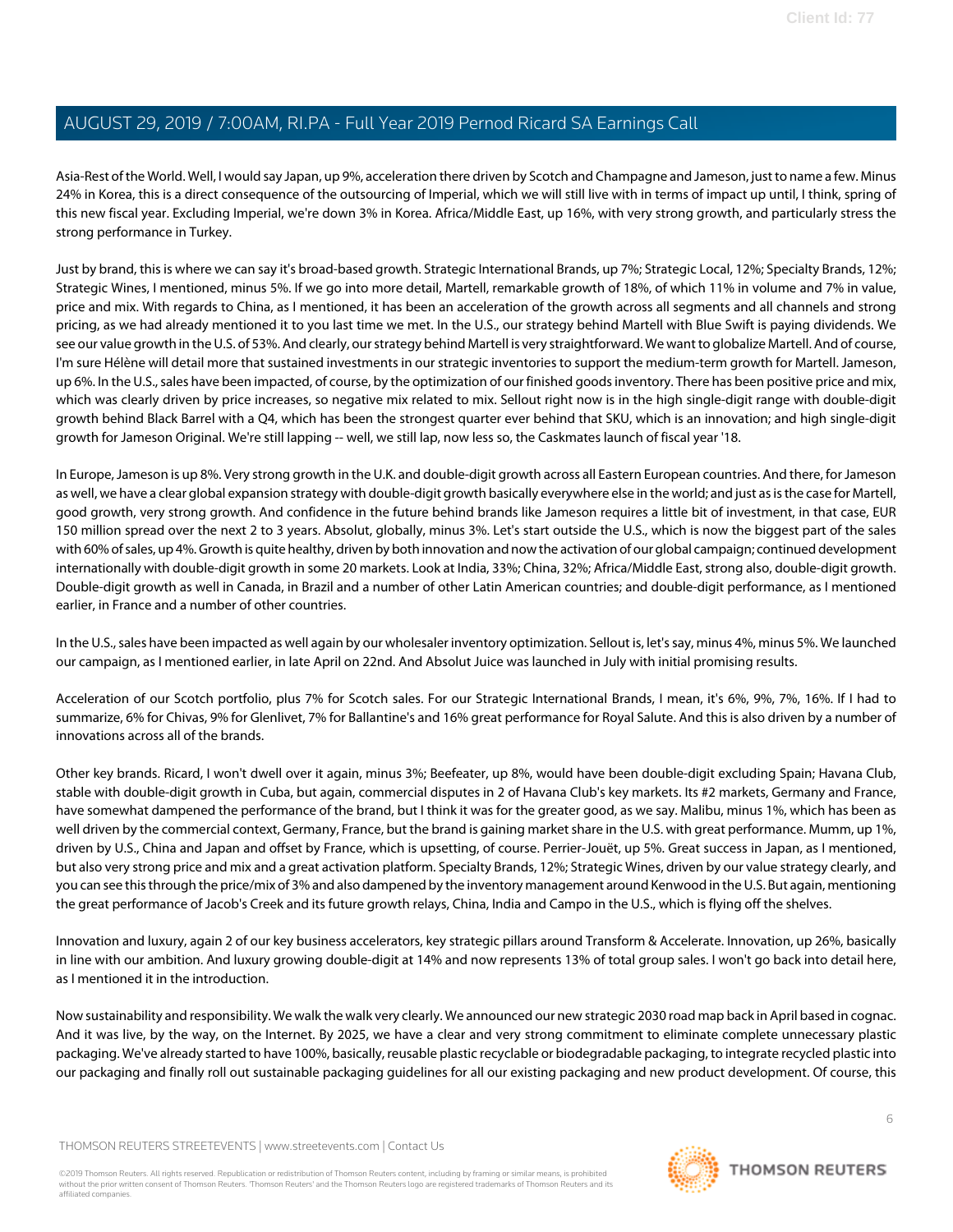has an underlying strong investment behind it, and we're committed to make this happen because it's the right thing to do. And also, let's be clear, consumers are driving this as well. And this is to pay tribute to our teams. By the way, when I say our teams, it's not just our sustainability and responsibility teams but our teams globally in Pernod Ricard. Sustainability and responsibility today is embedded into Pernod Ricard everywhere. And so it's nice to see as a recognition some of these accolades.

And to finish on sustainability and responsibility, it's also about people and the success of Pernod Ricard. Pernod Ricard's past success, current success and of course future success is driven by people. And we just started having the results of our fifth edition of our third-party independent iSay survey, which is run by [Towers Wesson] every 2 years. 88% engagement rate. By the way, 88% participation rate across the world, across our 20,000 colleagues, which in and of itself is a strong signal of the engagement rate. And 93 -- 94% of the people are proud to work for Pernod Ricard, and this makes me proud. I'm proud of them, by the way. I also participated anonymously to the surveys. I'm part of this 94%, of course, but these results make me proud as well, to know how committed our colleagues are.

And also, we've launched our first-ever employee share ownership plan, covering 18 countries, which is approximately 3/4 of our 20,000 global headcount. I wish we could have done more, but then there are legal tax complicated issues. Hopefully, going forward, we can do better. Very strong record-high-type participation rate, 42%.

I just mentioned India. 3/4 of our Indian workforce are now proud shareholders of Pernod Ricard, and half of our Chinese workforce is also -- are also proud Pernod Ricard shareholders. And I think this sends somewhat of a confidence message on their behalf. And they'll be shareholders for a minimum of 5 years now.

<span id="page-6-0"></span>And that being said, I will now pass on to Hélène.

## **Hélène de Tissot** - Pernod Ricard SA - MD of Finance, IT & Operations

Tough transition for me. I must say, well, I'm proud to work for Pernod Ricard.

## **Alexandre Ricard** - Pernod Ricard SA - Chairman, CEO & Member of Executive Board

The results are okay.

## **Hélène de Tissot** - Pernod Ricard SA - MD of Finance, IT & Operations

For sure, yes, exactly. Very proud to have as well participated to the employee ownership plan and proud to present the financial performance. So let's go from the profit, from a recurring operation right away. You did cover already, obviously, the top line growth, so I will jump to the other financial indicators.

Gross margin expansion. Gross margin improving by 7% from an organic point of view. You see here how much is at stake in terms of gross margin expansion, 39 bps. This is thanks to the strong pricing and strategic plans that you already mentioned. Strategic brands, plus 2%. We had some headwind in terms of cost of goods, in particular agave, glass and GNS in India, but we are able to offset part of this hit by accelerated completion of our operational excellence road map 1 year in advance. Negative mix linked mainly to the strong Seagram's Indian whiskies performance and as well some impact from the U.S. wholesaler inventory management.

Moving to the A&P, growing by 6%, with the A&P to sales ratio, which is quite stable. Again obviously, this is very consistent with our strategy, which is to keep strong investment behind our top priorities. The A&P are increasing broadly in line with net sales, with strong arbitration and focus behind strategic priorities, to name a few, obviously, China and India, having a strong investment.

Structure costs, growing by 4%, so below net sales with the impact in terms of margin of 33 basis points, moderate increase in the context of the business acceleration, thanks to strong discipline and again, on this resource focus on key priorities.

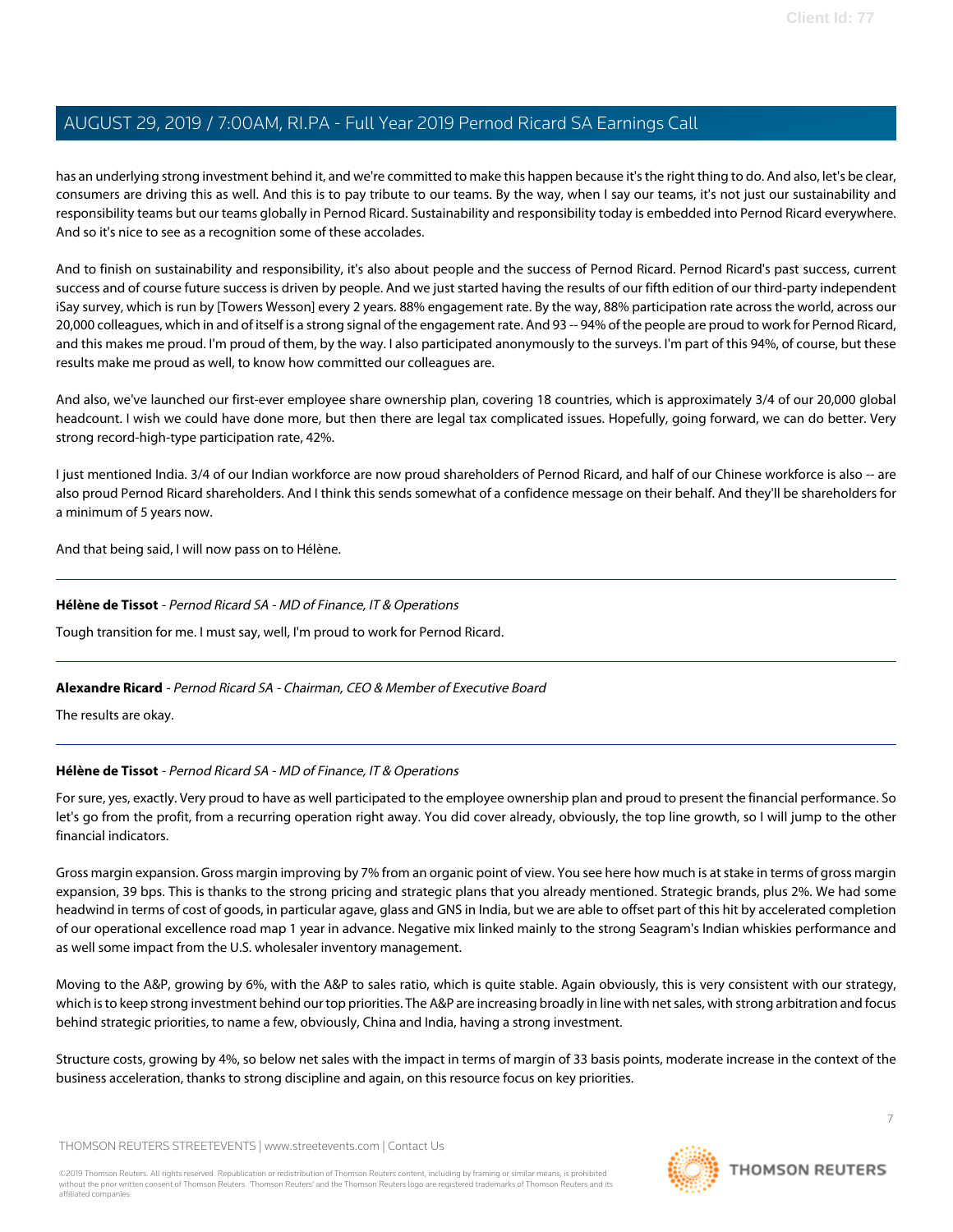Profit from recurring operations of plus 8.7% from organic point of view, plus 9.5% from a reported point of view, with some positive FX impact, giving this 74 bps in terms of margin improvement, thanks again to positive pricing, gross margin improvements and structure cost discipline.

So if we go now quickly to the profit from recurring operation performance by region. First, with the Americas. So the profit from recurring operations here are stable from an organic point of view, plus 7%, from the reported point of view. Obviously, you have here some positive impact from the U.S. strengthening. So good underlying performance dampened by the U.S.A. wholesaler inventory optimization. So good underlying strength - trends with strong dynamism that you already mentioned, Alexandre. But the impact of the inventory optimization on our sales in the U.S., which is giving these stable figures for the U.S. with, obviously, the underlying trend, which is in line with the market, as already mentioned.

Gross margin growth of 1% with a negative impact in terms of gross margin, and this is mainly driven, obviously, by the decreased rate of the U.S. A&P modest increase, driven by priorities such as Martell, The Glenlivet and Jameson in the U.S. but as well Beefeater in Brazil.

Structure cost increased plus 2% below that of sales, with strong discipline here; so with reported profit from a recurring operation of plus 7% that I mentioned already, thanks to the favorable USD evolution.

Moving to Asia-Rest of the World. So you mentioned already the excellent growth in terms of top line. This is, of course, given probably more stronger in terms of bottom line. These figures is extremely strong, plus 19%, from an organic point of view, with this strong margin expansion, so sales growth. No need to come back to that. You know which markets are the key contributor to that growth. Gross margin, improving by 15% with 121 bps expansion, thanks, in particular, to positive pricing and mix in China and as well pricing in Turkey. Strong A&P growth, plus 13%. We focus on core priority, and again on this, we are mentioning the Martell China but as well India media investment and To the MACs strategy.

Structure cost, plus 7%, which is reflecting the targeted investment in growth relays; and profit from recurring operation, with this excellent margin increase I was mentioning before, thanks mainly to pricing, continued significant investment both in terms of A&P and structural cost behind future growth.

Europe. So profit from recurring operation growing by 2%. This is strong growth in Eastern Europe but the difficult context that we mentioned already in Western Europe, with sales growth of plus 1%; gross margin, plus 2%, with some margin ratio improvement of 69 bps, driven, in particular, by the operational excellence initiative we did complete in this fiscal year.

Structural cost tightly managed, plus 2%, knowing that obviously the impact -- we have some impact in the ratio because of the weaker top line in some of our 2 main markets in Western Europe with the commercial dispute. Profit from recurring operation, plus 2%, with some modest improvements in term of margin and a reported profit from recurring operation impact by some negative FX.

So if I move now to the net profit. First, talking about the earning -- earning per share on the recurring operations, so double-digit growth, plus 10%, obviously driven the robust business profit growth I was just mentioning, plus 9% -- 9.5%, from a reported point of view. Slight increase in financial expenses, and this is mainly due to the higher short-term USD interest rate and some -- as well FX impact with stronger USD in this fiscal year. Tax rate is plus 26%, as announced earlier in the year, with a slight increase versus last year, and this is mainly due to the profit increase in countries with a higher tax rate.

Nonrecurring items. So let me start first with the nonrecurring operating income and expenses, minus EUR 206 million. So with the impairment charge of EUR 69 million, driven mainly by Brancott Estate and as well some capital losses on the Argentinian wine disposal. Restructuring costs, EUR 77 million, reflecting ongoing adaptation of the -- of our business model, mainly this year in Korea with the changes we've mentioned, post the outsourcing of Imperial distribution. We did reorganize our affiliate back in spring to focus on Strategic International Brands. Other nonrecurring income and expense, this is mainly driven by one-off noncash items that were declared -- already there in the H1, meaning the equalization reform impact on the Allied Domecq pension fund.

Corporate income tax, a small income. What is really relevant here is probably the comparable basis. You remember last year, we had a significant nonrecurring income on that line, mainly the U.S. tax reform and the French withholding tax reformed.

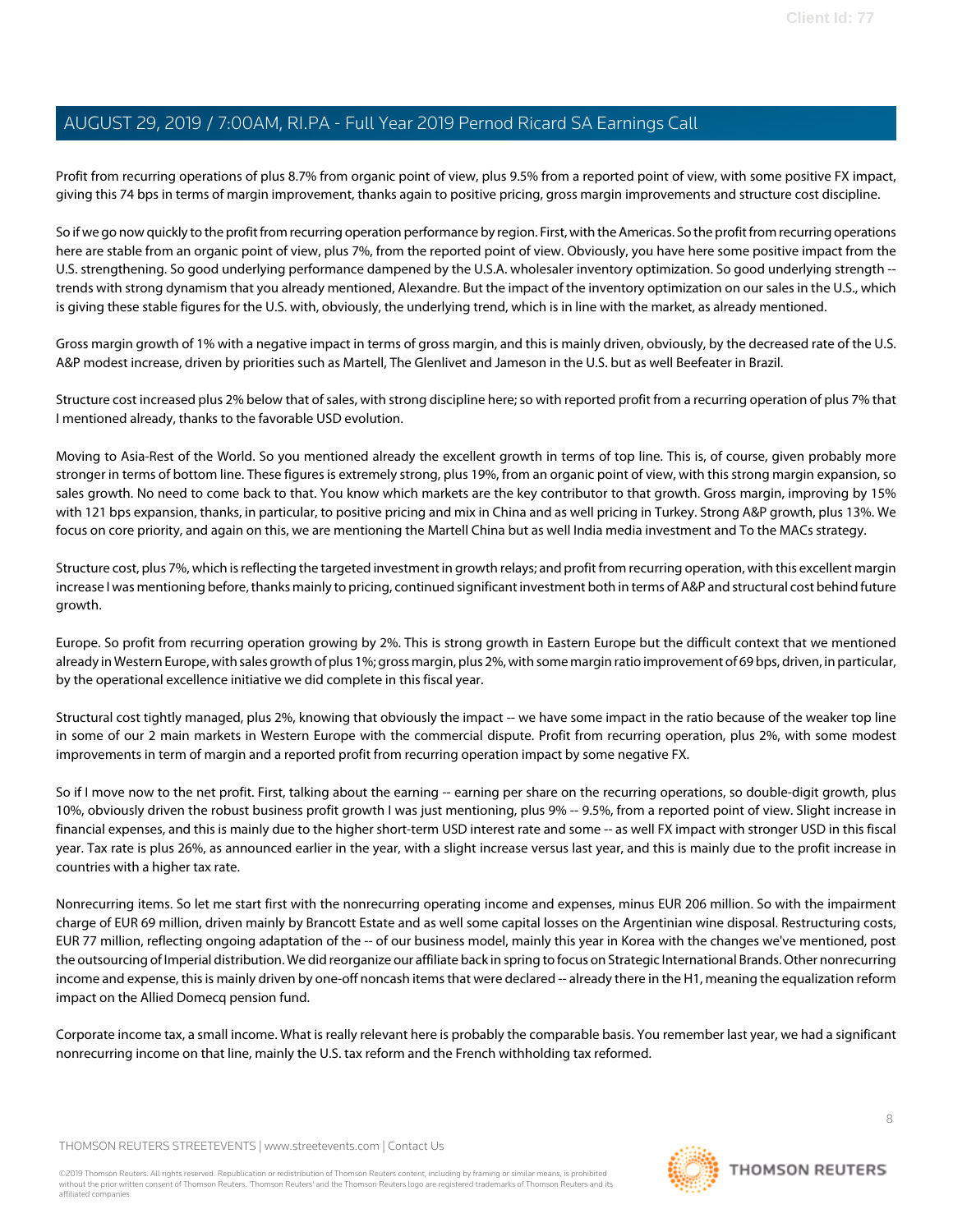So if we move to the net profit, minus 8%. This is linked as well to the higher tax charge we have with the positive nonrecurring items in fiscal year '18 I was just mentioning. So decrease in this net profit despite the excellent growth of our profit from recurring operation, mainly driven by one-off item in fiscal year '19 and unfavorable comparable basis due to very positive one-off effects in the previous year.

So now let's move to the cash performance. So continued very strong free cash flow, plus 4% in term of recurring free cash flow. Free cash flow, minus 5%, is again mainly linked to the nonrecurring items, the cash impact on the nonrecurring items I was just mentioning. If we go into the details of the recurring free cash flow performance, so a strong recurring operating cash flow. You had here the figure in term of growth versus fiscal year '18. This is a strong performance with the maintenance of a high conversion rate in the context of the business accelerations. Positive operating working capital evolution and supported by the Operational Excellence initiatives we have on top of the P&L impact. As you -- I'm sure you remember, we have as well EUR 200 million road map in term of cash benefit.

Increasing strategic inventory builds of EUR 300 million, this is an additional EUR 100 million versus last year, Alexandre mentioned it, it's mainly driven by the investment we are making in whiskey and cognac to support our growth ambition, and this is something we intend to continue into fiscal year '20. So you should expect circa EUR 300 million as well in term of increase of strategic inventory in fiscal year '20.

Talking about CapEx, the ratio has been quite stable. This year, 4%, so very similar to the previous year. We do expect this ratio to increase to 5% to support key investment priorities. We mentioned already a few in the introduction.

Talking about the -- now the financial expense. So a slight increase as well from the cash point of view with the same reason than the one I mentioned already, higher short-term interest rates in the U.S. and as well some FX impact, higher cash tax, and this is directly linked to the increasing profit in the higher tax jurisdiction. Nonrecurring free cash flow, this is mainly due to restructuring, giving this free cash flow at minus 5% versus the previous year due to positive one-off in fiscal year '18. To be even more clear, in fiscal year '18, we had some positive cash linked to the sales of bulk Scotch and as well the reimbursement of the French withholding tax.

So now let's look at the impact in term of reduction of our net debt. The net debt is reducing by EUR 342 million, which is putting us in a leverage ratio figures down to 2.3, despite, I must say, increased dividend that we announced 1 year ago but as well dynamic M&A., so -- which I think you have all the detail here. And one point I wanted to highlight is some negative phasing with the -- with respect to the employee share ownership plan because we had the cash-out in June and the cash-in from the employee contribution in July. So negative translation adjustment as well in this net debt reduction figures of EUR 78 million linked to the USD evolution.

So in that context of the strong business performance as well strong cash generation and deleveraging, we are able to announce an inflection of our financial policy with the decision mentioned by Alexandre proposing a payout ratio of 50% for the fiscal year '19. You had here the figures of the dividend per share, and that would be subject to the shareholders meeting vote and as well the announcement of a share buyback up to EUR 1 billion for the fiscal year '20 and fiscal year '21.

So giving us the opportunity to update our financial policy with the following priorities that we have while retaining our investment-grade rating. Number one priority, it's obviously increasing our investment to support our future organic growth, in particular the items that I mentioned such strategic inventories and CapEx. We will continue to have a quite active portfolio management with the value-creation M&A strategy that we've been pursuing for already few years now, accelerating the dividend distribution with this increased payout ratio to 50% from fiscal year '19, and the launch of this share buyback program up to EUR 1 billion across this fiscal year and next fiscal year.

So proposed dividend, I think I covered that already. The launch of the share buyback program, so to be implemented over this 2 fiscal year. The shares will be canceled. The intention is to execute this plan at market condition, and we have the ability to suspend or terminate the program at any time.

So let me hand over back to you, Alexandre, for the conclusion and the outlook.

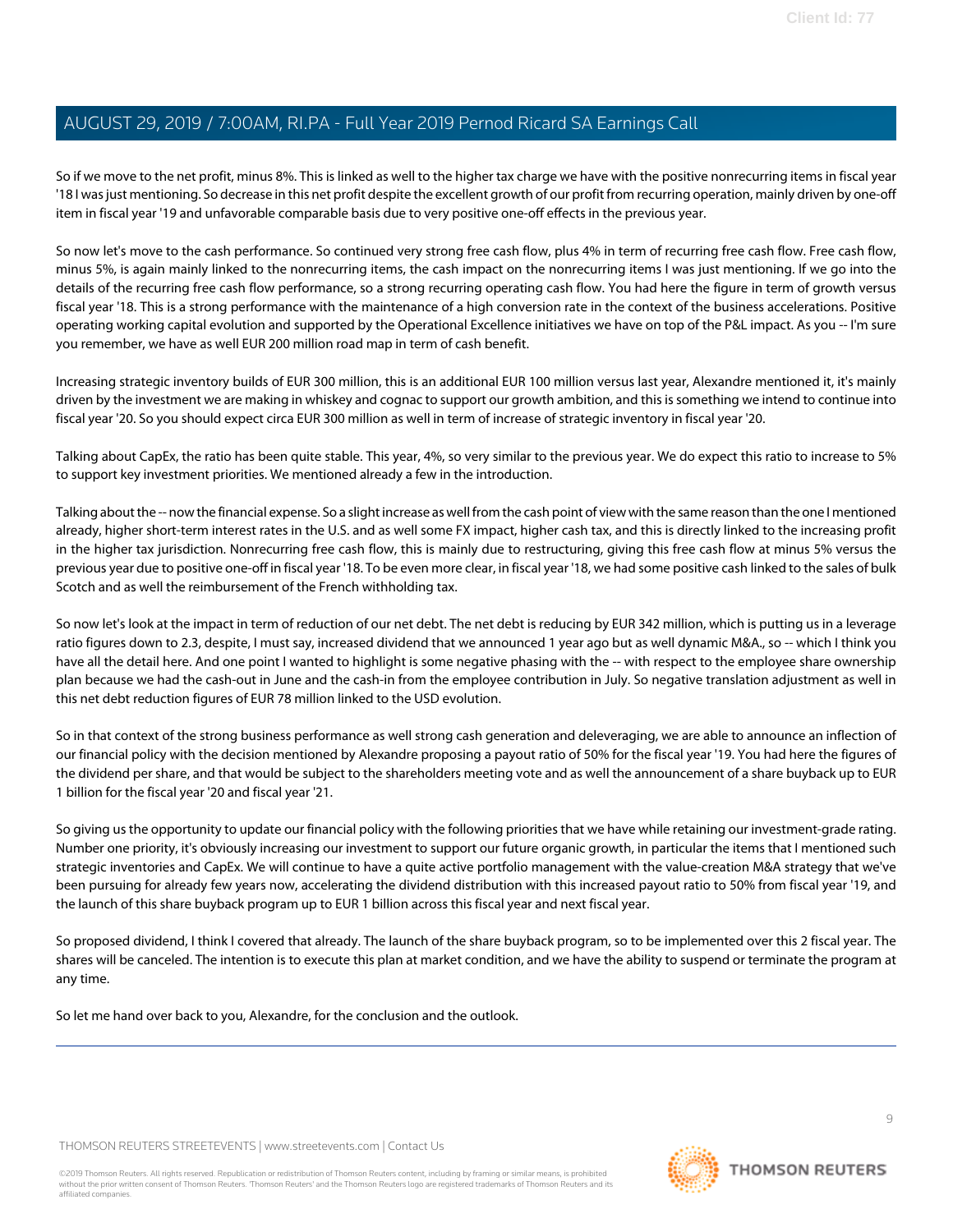#### **Alexandre Ricard** - Pernod Ricard SA - Chairman, CEO & Member of Executive Board

Well, thank you very much, Hélène. Again, excellent fiscal year, which stresses the business acceleration and long-term value creation, which is the story of Pernod Ricard. Growth is diversified across the portfolio. We've had strong pricing, up 2%. Remarkable performance in China, India and with strengthening of our routes to market in Travel Retail in the U.S.

We've accelerated the completion of our initial operational excellence plan, the 16-21, with 1 year advance. We will continue to focus investment to support our future growth, as you've seen. And again, I won't go back on the results.

Now as an outlook, we usually start by saying for this new fiscal year in an uncertain environment, we expect we've just added the word particularly uncertain environment. So within that particularly uncertain environment, we expect to continue the execution of our Transform & Accelerate strategic plan. We're going to be -- we are now in year 2 of that plan, focusing on dynamic growth and delivering leverage in line with the objective of maximizing creation over time. (inaudible) growth is expected to continue, albeit at a more moderate level, in line with our medium-term ambition for India and China. India, low double-digit. China, high single to low double-digit, as I said, consistently with our plan.

Dynamism in the U.S., following the inventory finished goods optimization. And clearly, increased investment, as you've just seen with Hélène, and behind our CapEx and strategic inventory priorities. We just mentioned we'd start a share buyback program at some point during the course of the year. And please note that Q1 is expected to be somewhat soft, but that's basically driven for technical reasons, basically an unfavorable comparison. Remember, last year, Q1 was up 23% for Asia-Rest of the World, but you should expect, on the other hand, the dynamic start in the U.S. This has driven us to share with you our fiscal year 2020 guidance of an organic growth and profit from occurring operations anywhere between plus 5% and plus 7%.

Thank you very much. Julia, back to you.

#### **Julia Massies** - Pernod Ricard SA - VP of Financial Communication & IR

So we'll kick off the Q&A.

## **QUESTIONS AND ANSWERS**

<span id="page-9-0"></span>**Julia Massies** - Pernod Ricard SA - VP of Financial Communication & IR

Are there any questions in the room? Marion?

#### **Marion Boucheron** - MainFirst Bank AG, Research Division - Research Analyst

Marion Boucheron from MainFirst. 2 questions for me, please. The first one would be on the impact of the U.S. wholesale optimization. Could you quantify the impact it had on EBIT for this year? Then another question would be on the latest trends you had from China, if you could give us a bit of color. And third question would be on commercial disputes. What are you expecting in the markets that were affected in the upcoming fiscal year?

#### **Hélène de Tissot** - Pernod Ricard SA - MD of Finance, IT & Operations

Okay. So I would start with the first question. Could you please just clarify? The impact of the U.S. on the business profits in fiscal year '19? That's the question?

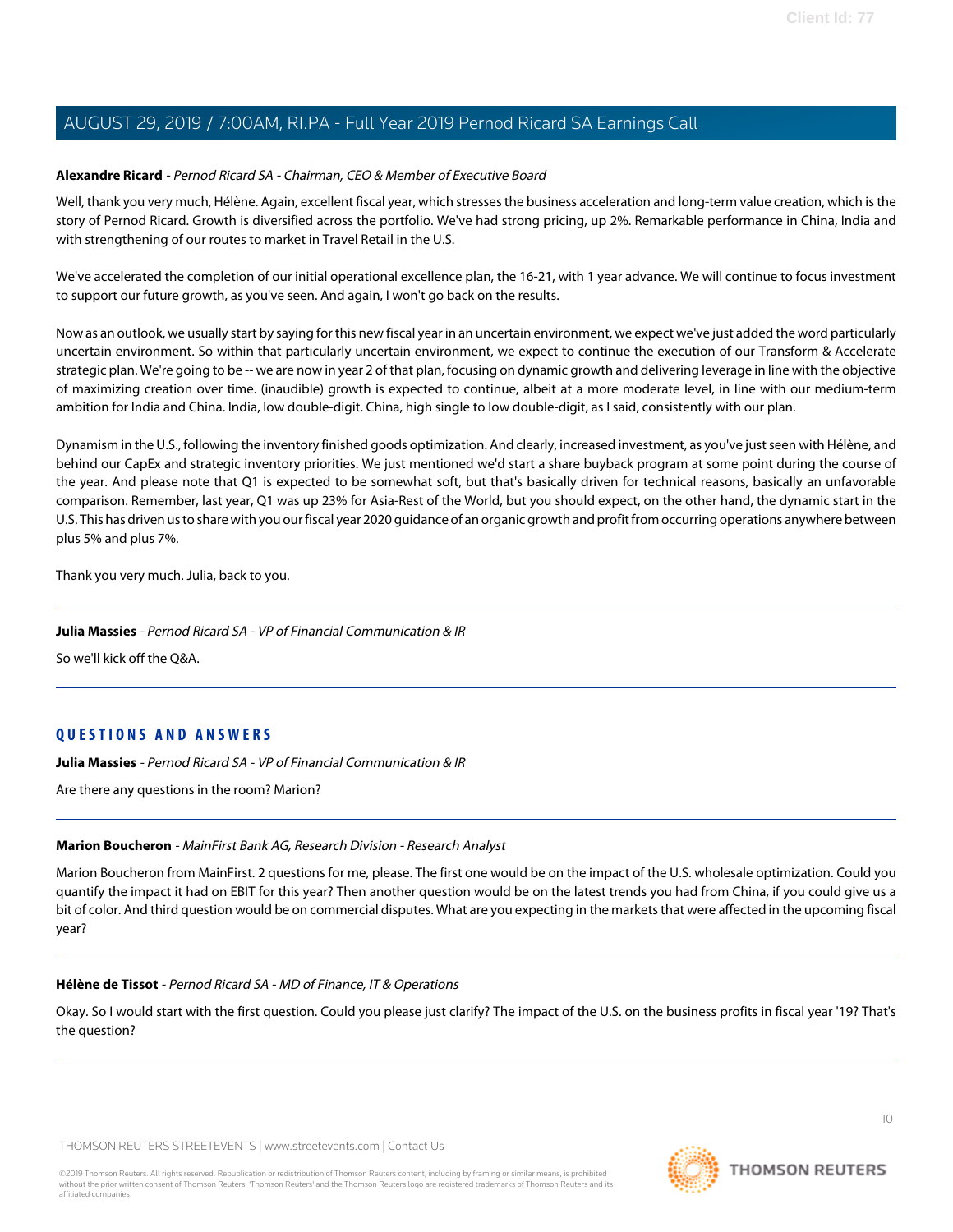#### **Marion Boucheron** - MainFirst Bank AG, Research Division - Research Analyst

Yes.

#### **Hélène de Tissot** - Pernod Ricard SA - MD of Finance, IT & Operations

So well, as you know, we said it's 2 weeks in term of sales impact that has been done at the end of the fiscal year, which puts the U.S. in a stable top line position for fiscal year '19, thanks to this -- due to this reduction of wholesaler inventory optimization. And obviously, it has some impact in term of business profit, but -- that we are not detailing.

## **Alexandre Ricard** - Pernod Ricard SA - Chairman, CEO & Member of Executive Board

Now with the latest trends in China, so as you know, we've grown 21% over last fiscal year, and we believe it's more of an exceptional or remarkable year than just the business case. Our medium-term business case for China is high single to low double-digit value growth. There will be better years like we've known. There will be worse years like we've also known in the past, but this is where we believe we'll be during the course of this fiscal year. Now obviously, Mid-Autumn Festival has not happened yet, which will be an initial indication of what the year could look like. But again, given the importance and the weight of Chinese New Year, that's as far as we could say. But so far, in China, the underlying trends are good. They're growing. And again, expect low double to high, low -- high single to low double-digit value growth for China.

Now when it comes to commercial disputes, my point is very clear. We cannot -- Pernod Ricard cannot afford to agree terms and conditions with some clients that we believe or we deem unreasonable and that don't create value for ourselves, of course, for our clients as well. So if terms and conditions in the future tend to be unreasonable, please expect commercial disputes. If commercial terms appear to be reasonable, then there won't be any commercial disputes. And that's the strength of our business model. We can afford to say we want reasonable terms. It's important because it's the strength of our business. And also, by the way, that's important relating to our investment strategy behind our brands. It's important to have strong brands consumers choose. Customers are there to serve consumers, and so are we, but under reasonable terms. That's as far as I can go. So we'll see.

#### **Marion Boucheron** - MainFirst Bank AG, Research Division - Research Analyst

If we don't have any negative [building] from last year (inaudible).

#### **Alexandre Ricard** - Pernod Ricard SA - Chairman, CEO & Member of Executive Board

We have -- just let's be clear, we have commercial disputes every year. This year was an inflection point of a commercial dispute, which was much bigger with more than the usual ones. But is it an exception? Or is it now going to become the rule? I have no idea.

#### **Julia Massies** - Pernod Ricard SA - VP of Financial Communication & IR

Some more questions in the room?

Okay. In which case, we'll go to our callers, please.

#### **Operator**

(Operator Instructions) Your first question comes from the line of Edward Mundy from Jefferies.

THOMSON REUTERS STREETEVENTS | [www.streetevents.com](http://www.streetevents.com) | [Contact Us](http://www010.streetevents.com/contact.asp)

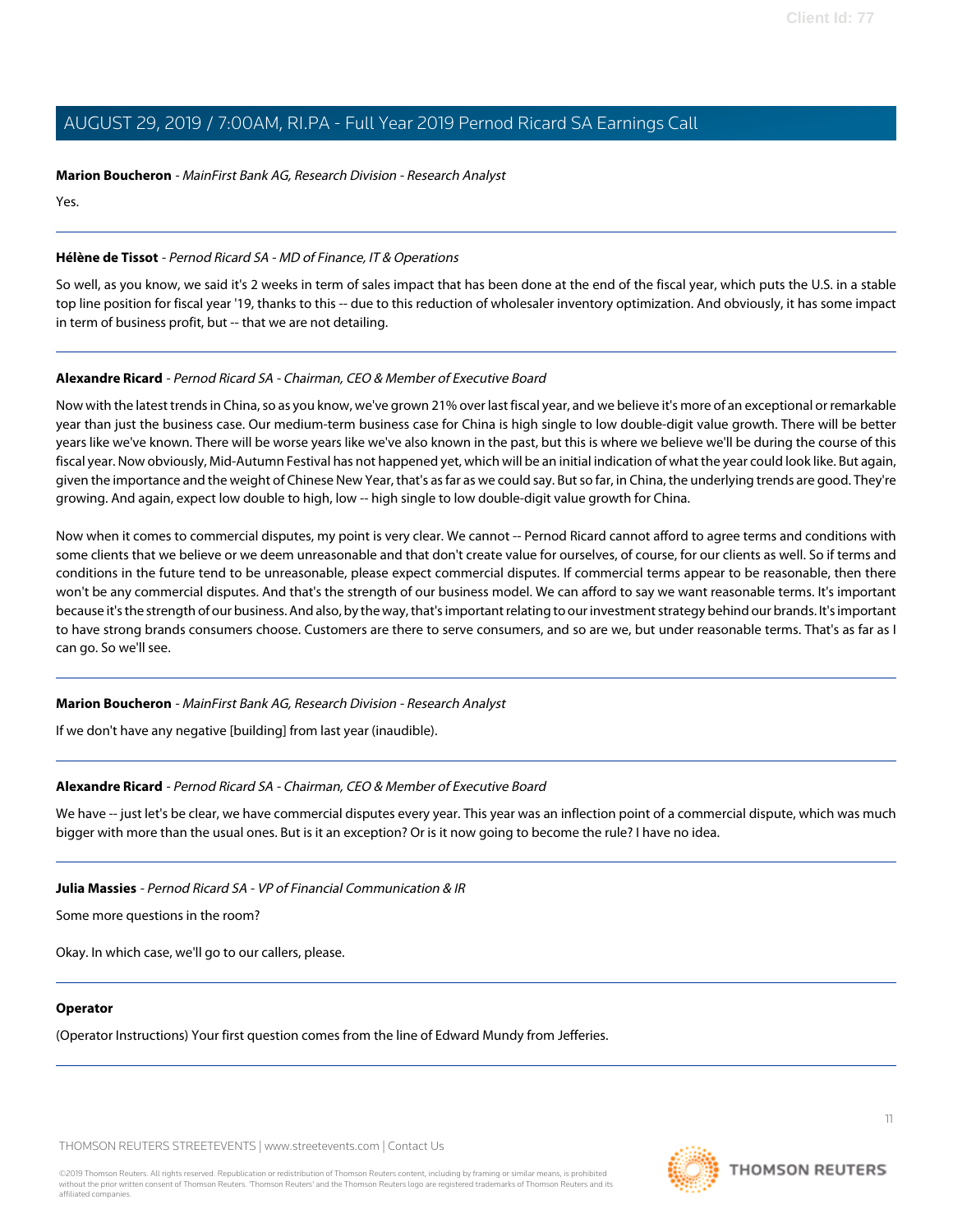## <span id="page-11-0"></span>**Edward Brampton Mundy** - Jefferies LLC, Research Division - Equity Analyst

I've got 3 questions, please. First question is that, as you're guiding for growth in China and India to moderate or normalize towards the medium-term ambition from the 20% you delivered in fiscal '19 and fiscal '20, what's driving the more normalized outlook? The second question is on your wider organic EBIT guidance for the group. I appreciate you're always quite cautious at the start of the year. I'm interested in what led you to include the word "particularly" and what exactly does this pertain to? And in particular, does the guidance take into consideration ability to absorb some of these particularities? And then third question is on the U.S. I appreciate this year has been held back by wholesaler inventory optimization. As we look into fiscal '20, should we get a restart, i.e., shipments running ahead of depletions? Or should we assume that shipments and depletions are [running line]?

#### **Alexandre Ricard** - Pernod Ricard SA - Chairman, CEO & Member of Executive Board

Thanks, Ed, for your questions. Listen, China, India. Well, 2 reasons. We have always said and we still fundamentally believe that the underlying sustainable growth story in both markets is for China high single to low double-digit value and for India low double. That being said, if you look at China, China has been boosted, to some extent, by Martell. Martell was up globally by 11%. Of course, part of this is clearly related to China. Double-digit value growth is -- volume growth, I'm sorry, for Martell is just not sustainable, let's be honest. What we have always guided is Martell medium term can sustain high single digit volume and then, let's say, mid- to high single digit volume. So obviously, 11% is a little bit too much. It's not always easy to put the brakes on the volumes, but we're going to have to put a little bit of brakes also on our volumes this year for the sake of our ongoing growth story behind Martell. So this also will impact somewhat. And therefore, come back to more -- in that case as well, I would say reasonable growth rates in China. With regards to India, basically, part of the performance in India was also boosted by a strong, actually, a weak comparable base the previous fiscal year. So that's done. But again, I mean, low double digit value growth for India is a great place to be especially when you're a market leader. Now with regards to the outlook, why did we add the word particularly? What that word basically suggests is that the degree of uncertainty we all are facing has probably nudged up a little bit. If you look and read newspapers this year, from this summer, next to the swimming pool, you'll see that the tonality has somewhat worsened a little bit versus the previous years. So uncertainty in a way is the new norm, but you -- we get the feeling, however, that the level of uncertainty has nudged up just a little bit.

But within that degree of uncertainty, we feel, of course, confident with our guidance. One example, just to be -- or a number of examples, just to be clear, we don't know how well the tariff war will end between China and the U.S. We don't know whether there will be any tariffs on European spirits in the U.S. We may or may not know -- by now, I don't know anymore, but there may be a hard Brexit a few weeks from now. We had plans for that last year, but we'll plan for it again now. So I'm just saying that the degree of uncertainty has somewhat nudged up a little bit, but we - the foundations and the way our business is built can obviously help us absorb, as you put it in your own words, absorb some of these risks if they were to materialize.

#### **Hélène de Tissot** - Pernod Ricard SA - MD of Finance, IT & Operations

Now maybe let's talk about the question in term of stock in the U.S. The intention is not to restock this fiscal year. Let me maybe just remind you why we did this reduction of finished good -- inventory at wholesalers' level. This fiscal year '19, it was really to strengthen our route to market there so that we can be more agile and accelerate. What do I mean by agile? Probably with a faster route to market, which obviously is quite useful in term of launching innovation, price increase, potential and so and so. The intention is not to restock the U.S. in fiscal year '20.

#### <span id="page-11-1"></span>**Operator**

Your next question comes from the line of Laurence Whyatt from Barclays.

#### **Laurence Bruce Whyatt** - Barclays Bank PLC, Research Division - Analyst

Three for me. Firstly, on your advertising. You are obviously increasing your investments in your CapEx and your aging stock, and your advertising spend of 16.5% is slightly ahead of 16% whether you guide to post the change in IFRS. Is that the sort of normalized advertising spend that you

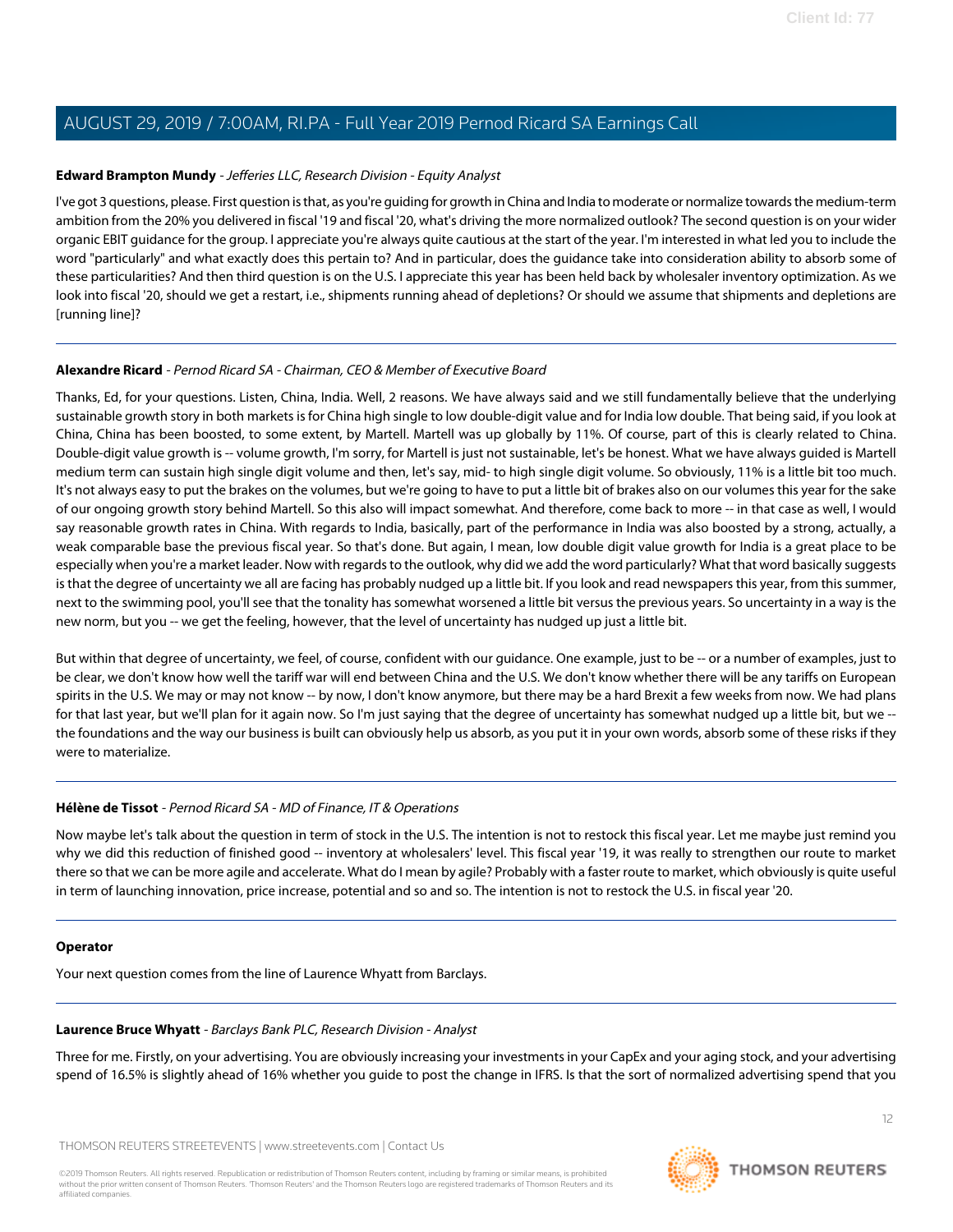expect going forward? Or is that on the higher end given where your current guidance is? Secondly, on your Irish Whiskey portfolio, you spent a lot of time talking about Jameson. Obviously, but there's a number of new entrants into the Irish Whiskey category in recent years, but you've got a large portfolio of Irish Whiskey brands with Irish distillers. And I was just wondering if you have any plans to roll those out more widely. Or what are your plans for those brands? And thirdly, slightly related to that, there's been a number of new acquisitions of smaller brands, particularly in the U.S. whiskey category. Could you just give us some confidence of how much management time these sort of projects take up given their small size and just give us confidence you're able to focus on the full business.

## **Hélène de Tissot** - Pernod Ricard SA - MD of Finance, IT & Operations

So let me answer the first question. As you rightly mentioned, we want to keep investing behind our brands and as well in term of CapEx and aging stock. We did say that the A&P to net sales ratio would be -- it was more like a circa 16% including the IFRS 15 impact. So to answer your question, we believe that this 16.5% is more or less the new norm with post IFRS 15, meaning that we will keep investing significantly behind our key strategic priorities, at the same time bringing efficiency in our A&P spend because we did announce on top of the first wave, if I can call it that way, of the operational excellence road map from '16 to '19, that we're going to have a new EUR 100 million savings from '20 to '21, including A&P efficiencies. So we will have additional efficiency in term of A&P, which will enable us to keep investing behind our key priorities with -- at the end of the day, this ratio, which should remain quite stable.

#### **Alexandre Ricard** - Pernod Ricard SA - Chairman, CEO & Member of Executive Board

Yes. So vis-à-vis Irish Whiskey portfolio, of course, Jameson is our star brand, but we have over the course of the years developed a quite a large portfolio of niche high-end, high-margin, high-growth potential Irish Whiskey brands, leveraging their heritage. I could mention Redbreast, which is growing quite significantly. I could mention the spot range, which is a single pop still range. By the way, [Ideal] has a vision -- or single spot sale Irish Whiskey or to the Irish whiskey category what single malts are to the scotch category. So there's a spot range as well. There's Powers, of course, which has developed as well an ultra-premium, a single pop still variant. And I could also mention Method and Madness, which is much more of a craft high-end Irish Whiskey brand. And finally, on the luxury end of things, I could, of course, mention Milton, which I strongly recommend Milton very rare.

Now vis-à-vis M&A in the U.S.A., and may more broadly speaking, we announced 2 things a while back part of our Transform & Accelerate strategy and road map. Number one, our House of Brands now includes what we call Specialty Brands that are growing at a fast pace. They're small in volume terms and big in value terms and growth potential. And of course, if we have now a new House of Brands on the brand side, we just need to make sure we have the right route to market to service all of these different brands, so we're seeing our routes to market market by market, including in the U.S., being more granular. In the U.S., we had announced, I think it was 2, maybe 3 years ago, the creation of NBV, New Brand Ventures, which will, of course, manage a number of these acquired brands, not all of them. Some have already enough size in terms of volume and value to go in what we call the main route to market or main book, but the more niche crafty brands are managed from a route-to-market point of view through New Brand Ventures. So please do not worry when it comes down to our big strong brands. There is a full focus on them on our main book.

#### <span id="page-12-0"></span>**Operator**

Next question comes from the line of Sanjeet Aujla from Credit Suisse.

#### **Sanjeet Aujla** - Crédit Suisse AG, Research Division - European Beverages Analyst

Three questions also on the U.S., please. Firstly, on Jameson. You talked about depletions running at high single-digit. Is that the new run rate? Or do you think, given the phasing of some of the investments, that could get back to double-digit growth? Secondly, on Absolut. You've done a number of line extensions, particularly with flavors. Can you just give us your assessment of how Lime and Grapefruit have performed and how you would expect Juice to perform in comparison to that? And then just on the Castle brands acquisition announced overnight. The margins there seemed quite low. Do you think over time you can get those margins to broadly in line with your U.S. margins?

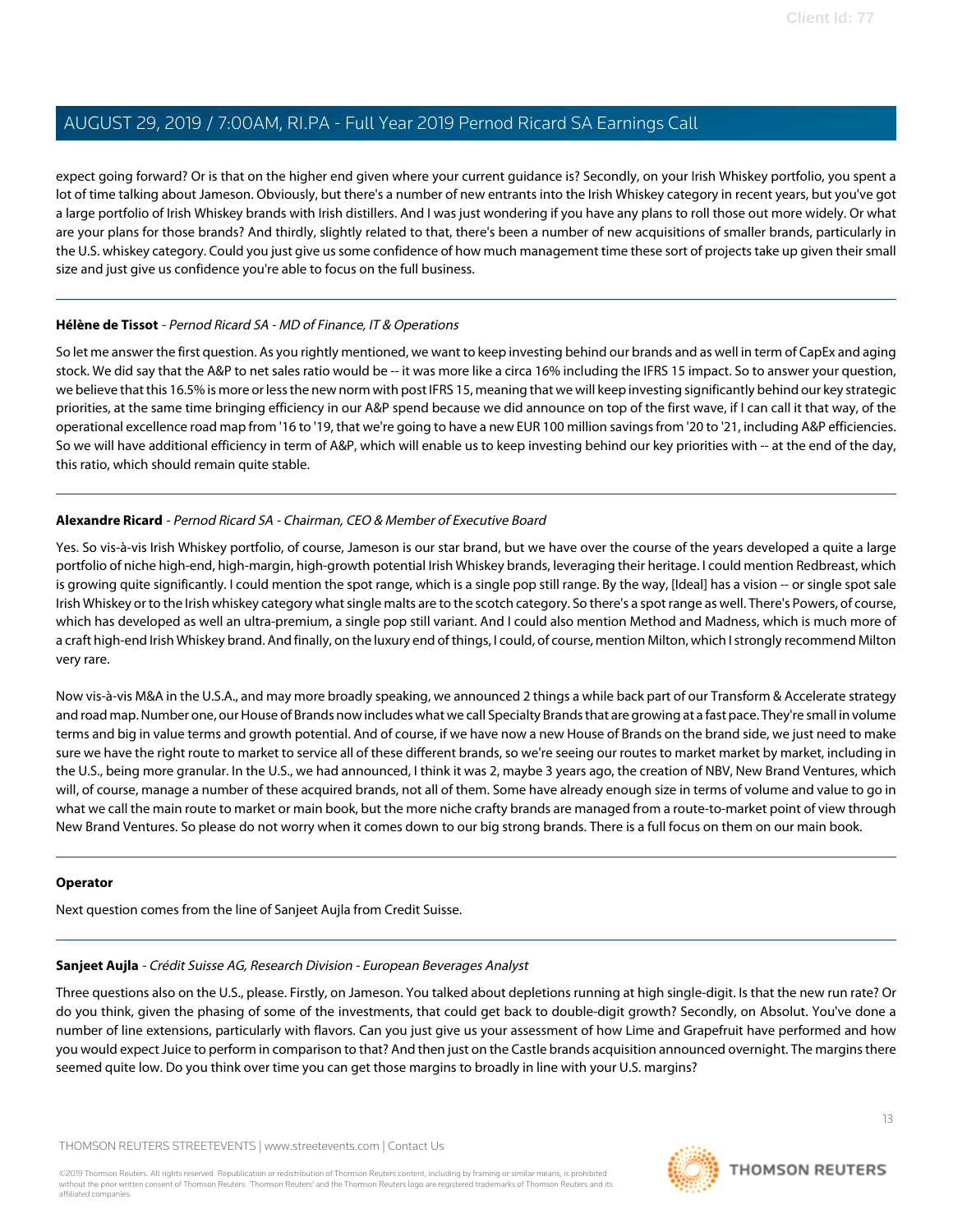#### **Alexandre Ricard** - Pernod Ricard SA - Chairman, CEO & Member of Executive Board

Thank you, Sanjeet, for your questions. Jameson U.S.A. new run rate. Jameson, from my point of view, is a high single to low double-digit growth story in the U.S. Some tough years, it might be high single. In some better years, it might be low double. Black Barrel is clearly a double-digit growth SKU in the brand franchise and for the foreseeable future. Jameson Original, it can be anywhere between high single to low double. And what dampened a little bit the performance for the last fiscal year beyond the St. Patrick's effect and the de-seasonality strategy we're applying to brand is basically lapping the Caskmates launch the previous year.

With regards to Absolut line extensions, Lime was a huge success. I think it was one of the best Nielsen innovation successes back in its time, which created a strong comparison, I would say, for Grapefruit, which was less so versus Lime. Everything is relative. Juice has just been launched, let's be clear, launched in July. In terms of current distribution, numeric distribution growth, it is basically so far in line even slightly in line with Absolut Lime and better than Absolut Grapefruit. And as for Castle brands, I would just say we, at this stage, we have launched the tender offer. I would not like to comment anything.

#### **Operator**

<span id="page-13-0"></span>Next question comes from the line of Simon Hales from Citi.

## **Simon Lynsay Hales** - Citigroup Inc, Research Division - MD

Three also for me, please. I mean, firstly, Alex can I just clarify on your comments around the particular on the outlook statement? Are you including in it some risks there for of the EU-U. S. tariffs within your 5% to 7% guidance. Is that built in some assumption of that one way or the other?

Secondly, Hélène, you talked about the high finance costs and charges in fiscal '19. How should we think about finance costs in F '20? And also on the financial side, can you tell us a little bit or give some guidance around FX impacts on the P&L for F '20?

And then just going back finally to all of the bolt-on M&A you've been doing. Should we expect the deals that you've done to date to be accretive to earnings in near term immediately as we look into 2020? And specifically around the American whiskey portfolio, you built out a number of acquisitions there over the last sort of couple of years, do you feel that you're broadly done now with the portfolio of brands that you need to access that American whiskey opportunity?

#### **Alexandre Ricard** - Pernod Ricard SA - Chairman, CEO & Member of Executive Board

Simon, on your first question, yes, we have built in some assumptions on the potential tariff risk. These assumptions, at this stage, we would not like to share them with you. But of course, we've done what we do all the time. By the way, in these days, we do risks and opportunities analyses, and so part of the risks include some assumptions around these kind of disputes.

#### **Hélène de Tissot** - Pernod Ricard SA - MD of Finance, IT & Operations

Yes. Just to say, obviously, it's difficult to have a very exact view. That's why the environment is volatile. We don't have obviously information in term of timing, quantum, nor what could be the final list at stake. So that's why we are making some assumption here. For your second question in term of cost of debt. So it's roughly 3.9% this year. We believe that could be a bit higher than that probably circa 4% next year. In term of FX guidance, obviously, it's quite early in the year everything, and we didn't mention anything so far because of that, and it's obviously quite sensitive depending on the EUR-USD assumption. We are taking -- right now, the assessment we are making is slightly positive in term of impact for the fiscal year '20.

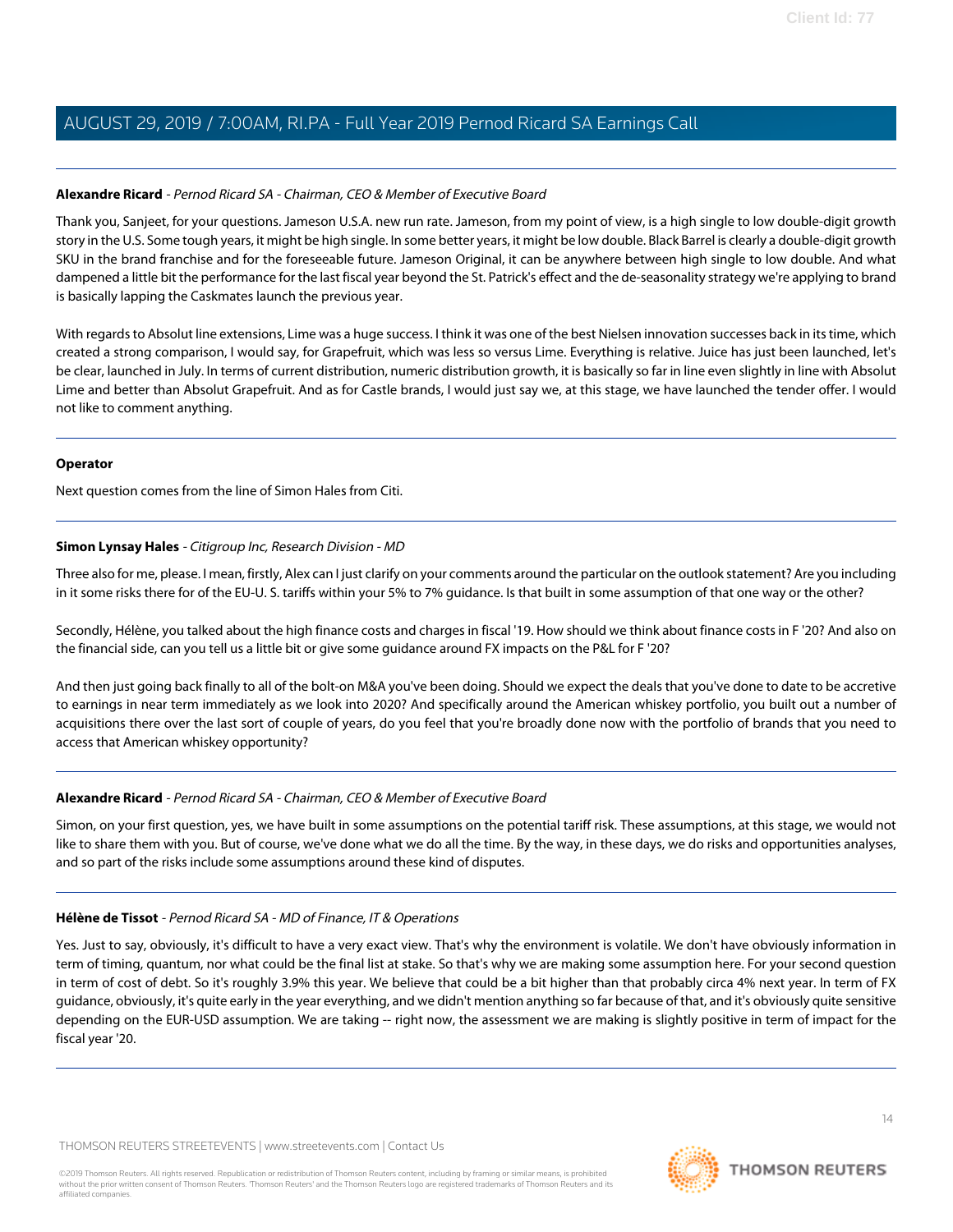#### **Alexandre Ricard** - Pernod Ricard SA - Chairman, CEO & Member of Executive Board

M&A equity.

## **Hélène de Tissot** - Pernod Ricard SA - MD of Finance, IT & Operations

M&A equity for earnings. I think it's small. So as we say, we are very happy to have new brands helping to strengthen our position in the U.S. and then it's great U.S. whiskey category, but it's still small brands that we will take lots of attention to protect and grow in a profitable manner.

**Julia Massies** - Pernod Ricard SA - VP of Financial Communication & IR

Just in the interest of time, we'll just take 2 final callers, please.

#### **Operator**

<span id="page-14-0"></span>For your next question comes from the line of Trevor Stirling from Bernstein.

## **Trevor J. Stirling** - Sanford C. Bernstein & Co., LLC., Research Division - Senior Analyst

Two questions from my side. Alex, when you referenced putting the brakes on Martell in China, is that the classic taking price up to reduce the volume growth? Or is there something else going on as well? And second question probably for Hélène. Hélène you mentioned agave as a headwind in fiscal '19. Clearly, prices are staying higher for longer than we expected 12 months ago. If prices normalize, what order of impact could we expect on the cost of goods sold?

## **Alexandre Ricard** - Pernod Ricard SA - Chairman, CEO & Member of Executive Board

Thank you, Trevor, for -- on your first question. As you know we had increased our prices in Martell 2 years ago, in February, if I recall, 2017, and then we increased them again in February by 5%. We just need to be careful vis-à-vis consumer demand and so on. We never disclosed our pricing plans because it's quite sensitive. So the only point is we cannot grow double-digit our volumes on Martell. That would not be sound for the long term. So of course, you should clearly expect volume growth and therefore volume value for Martell to moderate versus what we have known this year.

## **Hélène de Tissot** - Pernod Ricard SA - MD of Finance, IT & Operations

So in term of pricing, obviously, as you know, pricing is a very important part of our Transform & Accelerate ambition, what we call the revenue growth management, so we're going to keep focusing on that to have the best pricing policy and impact in our financial delivery. The COGS evolution, what we can say is that it's probably going to have as well some negative impact from headwinds in fiscal year '20. To name a few, agave is probably going to have a significant impact once again for us in fiscal year '20 and as well some significant cost in term of inflation of some commodities, could be as well GNS in India and glass, but we are implementing as well operational excellence initiative to mitigate those hits.

#### **Operator**

Your next question comes from the line of Andrea Pistacchi from Deutsche Bank.

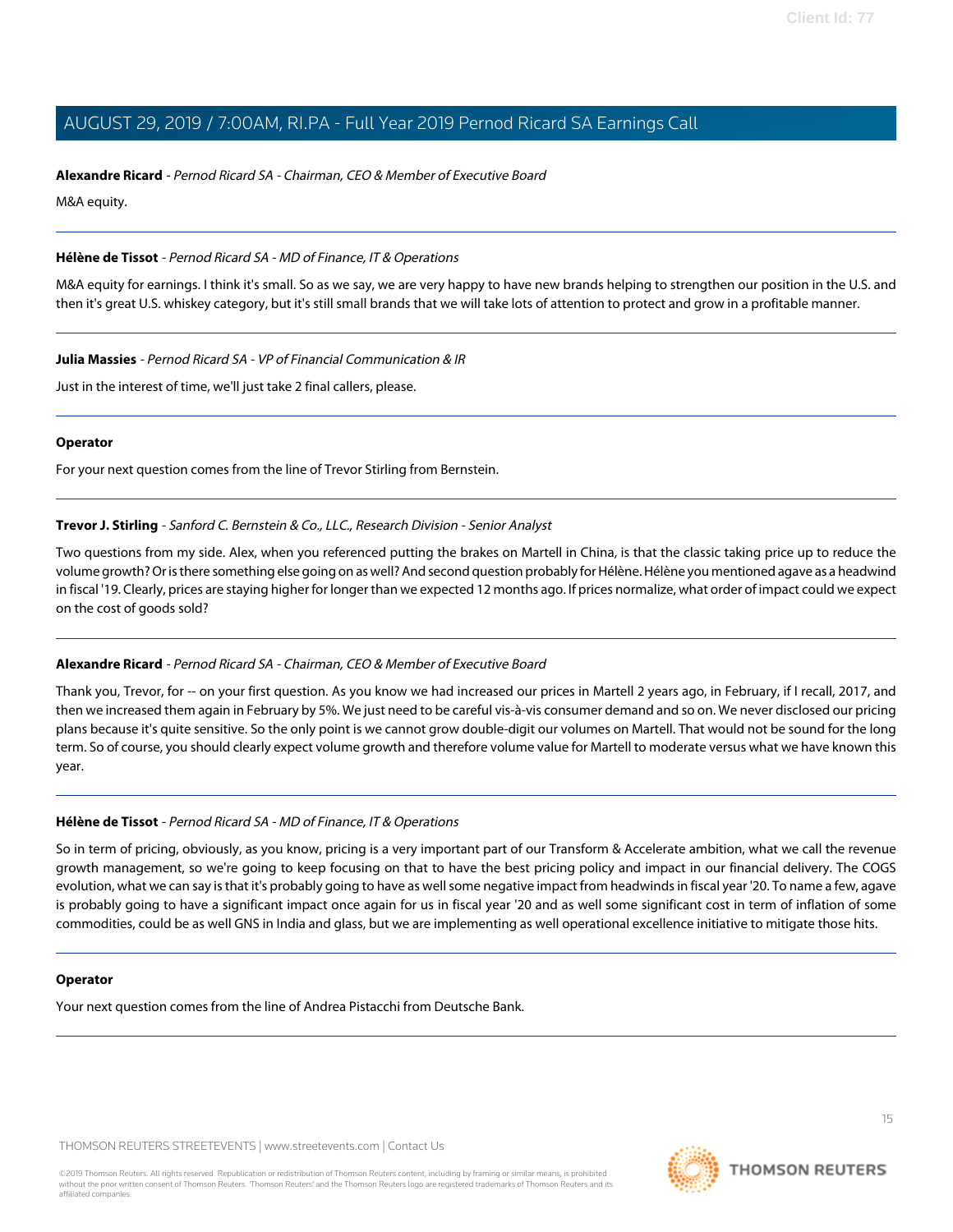## <span id="page-15-0"></span>**Andrea Pistacchi** - Deutsche Bank AG, Research Division - Research Analyst

I have 3 questions, please. The first one, just following up on -- now on the COGS on the gross margin question. You said that -- input costs agave glass should still be a bit of a headwind as was the case in fiscal '19. When you think of the other important moving parts that affect the gross margin, so country mix and pricing, how do you think of these drivers versus fiscal '19? Where I'm trying to get to is whether the 40 basis points of gross margin that you delivered this year, whether that is a sustainable level for the medium term.

The second question regarding your -- Q1 that you flagged will be soft because of the comps. One of the reasons, if I remember, last year why Q1 was strong was in China, which was very strong. You had done some early shipments already ahead of the Chinese New Year. Now Chinese New Year is about 10 days ahead think this year. So just wanted to ask whether this could be something you do this year, too. And my final question, please, on the situation from your point of view in Hong Kong and how large Hong Kong is as a percentage of your sales. And just to confirm that, I think you -- when you report China growth, that doesn't include Hong Kong. Is that correct?

#### **Alexandre Ricard** - Pernod Ricard SA - Chairman, CEO & Member of Executive Board

I'll let Hélène answer your first 2 questions. And just on Hong Kong, obviously, we're not going to comment other than to say Hong Kong is a small -- in itself is not the biggest market of the -- of Pernod Ricard, just to make it quite clear. Other than that, no comment.

## **Hélène de Tissot** - Pernod Ricard SA - MD of Finance, IT & Operations

Yes. So maybe on the gross margin expansion, obviously, it's a bit difficult to give you visibility on this time of the year for fiscal year '20. But back to your question in term of midterm ambition, you remember that we did communicate that in the Transform & Accelerate ambition, we had this operating leverage ambition, which is circa 50 to 60 bps, subject to top line between 4% and 7%, and parts of this operational leverage could come from gross margin, but not only because we have as well some efficiency coming from the structural cost, discipline and allocation.

In term of -- to answer your question in term of mix, I think you mentioned all the drivers in term of gross margin. So positive one with pricing. But as well, mix in term of premiumization of our brands and depending on obviously on the product mix, and we had some significant positive impact in fiscal year '19 with the strong growth of Martell. So the moderation of this growth in fiscal year '20 would not had the same positive impact. And then obviously, this is the country mix. So very difficult to predict all those thing at this time of the year. We are working to improve the margin. And on top of what I just said, we have as well to offset as much as we can the headwinds in term of COGS.

For the Q1, first, I would like to say that in the soft Q1 assumption, we have as well some impact from Korea, which is going to have the kind of significant impact in this Q1. When it comes to your question for China, first, let's start with the first festive season, which is the Mid-Autumn Festival in Golden Week before Chinese New Year. On this, probably no significant impact and it's really between mid-September compared to end of September. So this should not change significantly Q1. And obviously, for our Chinese New Year, it's much too early for me to comment on this.

#### **Julia Massies** - Pernod Ricard SA - VP of Financial Communication & IR

Thank you. So that brings our question session to an end. Thank you, Alexandre. Thank you, Hélène. Ladies and gentlemen, have a good day. Thank you.

## **Hélène de Tissot** - Pernod Ricard SA - MD of Finance, IT & Operations

Thank you.